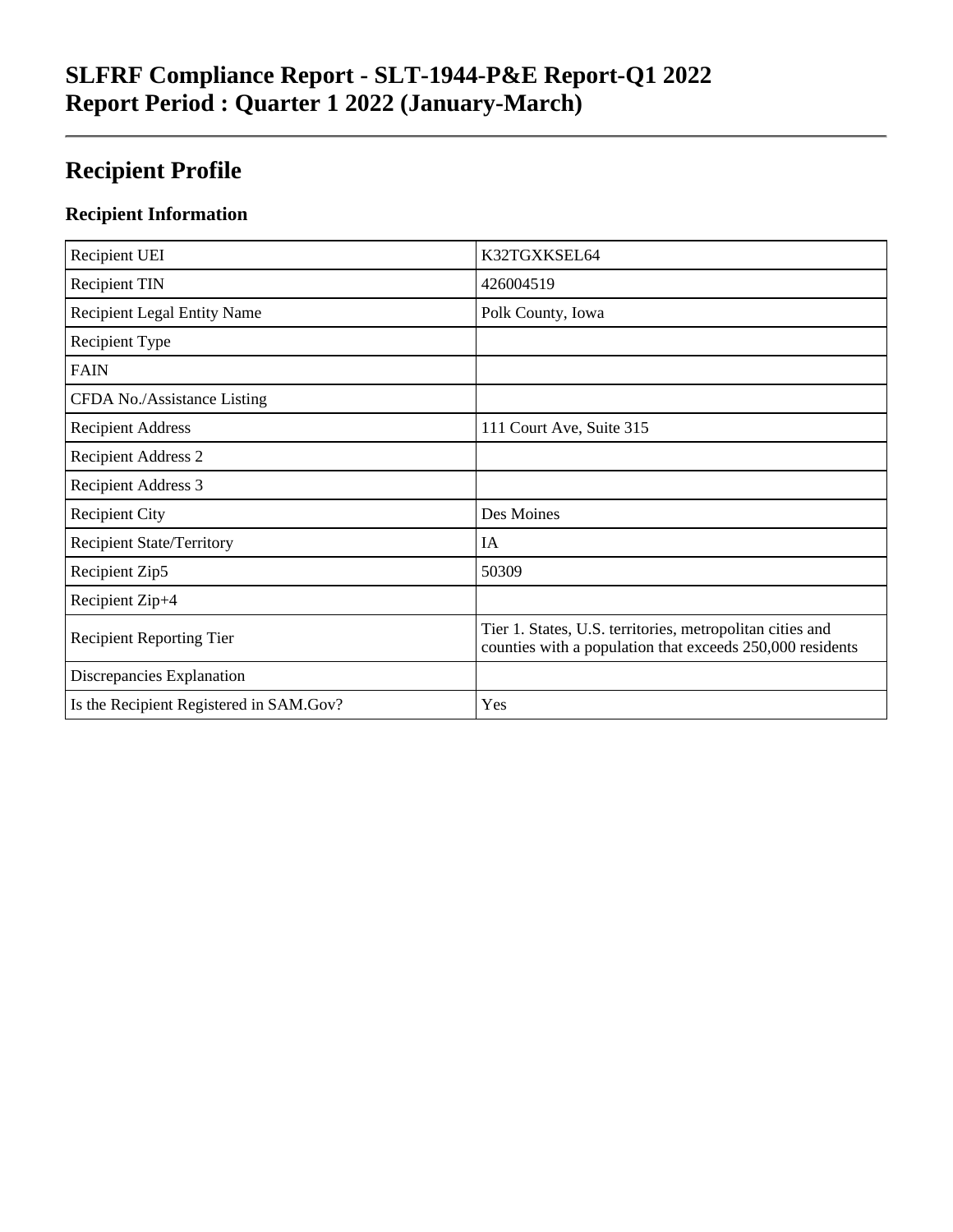## **Project Overview**

## **Project Name: Research Study & Public Surveys**

| Project Identification Number                                                                                                                                       | 3.4                                                                                                                                                                                                      |
|---------------------------------------------------------------------------------------------------------------------------------------------------------------------|----------------------------------------------------------------------------------------------------------------------------------------------------------------------------------------------------------|
| Project Expenditure Category                                                                                                                                        | 3-Public Health-Negative Economic Impact: Public Sector<br>Capacity                                                                                                                                      |
| <b>Project Expenditure Subcategory</b>                                                                                                                              | 3.4-Public Sector Capacity: Effective Service Delivery                                                                                                                                                   |
| <b>Status To Completion</b>                                                                                                                                         | Completed                                                                                                                                                                                                |
| <b>Adopted Budget</b>                                                                                                                                               | \$50,000.00                                                                                                                                                                                              |
| <b>Total Cumulative Obligations</b>                                                                                                                                 | \$50,000.00                                                                                                                                                                                              |
| <b>Total Cumulative Expenditures</b>                                                                                                                                | \$15,544.68                                                                                                                                                                                              |
| <b>Current Period Obligations</b>                                                                                                                                   | \$14,900.00                                                                                                                                                                                              |
| <b>Current Period Expenditures</b>                                                                                                                                  | \$14,900.00                                                                                                                                                                                              |
| <b>Project Description</b>                                                                                                                                          | Iowa State University conducted a qualitative and<br>quantitative research study on the ongoing impacts of<br>COVID-19 to small businesses and non-profits in the<br>Central Iowa region.                |
| Brief description of structure and objectives of assistance<br>program(s), including public health or negative economic<br>impact experienced                       | This study directly researches the ongoing impacts of Covid<br>19 on small businesses and non-profits in the Central Iowa<br>region.                                                                     |
| Brief description of recipient's approach to ensuring that<br>response is reasonable and proportional to a public health or<br>negative economic impact of Covid-19 | This research has been critical in understanding how to best<br>target the use of Polk County's American Rescue Plan funds<br>to support the recovery of our non-profit and small business<br>community. |

## **Project Name: Crisis Advocacy Response Effort (CARE)**

| Project Identification Number          | 1.121                                                                                                                                                                                                                                                                                                                                                                                                                                                        |
|----------------------------------------|--------------------------------------------------------------------------------------------------------------------------------------------------------------------------------------------------------------------------------------------------------------------------------------------------------------------------------------------------------------------------------------------------------------------------------------------------------------|
| Project Expenditure Category           | 1-Public Health                                                                                                                                                                                                                                                                                                                                                                                                                                              |
| <b>Project Expenditure Subcategory</b> | 1.12-Mental Health Services                                                                                                                                                                                                                                                                                                                                                                                                                                  |
| <b>Status To Completion</b>            | Completed less than 50%                                                                                                                                                                                                                                                                                                                                                                                                                                      |
| <b>Adopted Budget</b>                  | \$120,133.00                                                                                                                                                                                                                                                                                                                                                                                                                                                 |
| <b>Total Cumulative Obligations</b>    | \$120,133.00                                                                                                                                                                                                                                                                                                                                                                                                                                                 |
| <b>Total Cumulative Expenditures</b>   | \$7,972.50                                                                                                                                                                                                                                                                                                                                                                                                                                                   |
| <b>Current Period Obligations</b>      | \$0.00                                                                                                                                                                                                                                                                                                                                                                                                                                                       |
| <b>Current Period Expenditures</b>     | \$0.00                                                                                                                                                                                                                                                                                                                                                                                                                                                       |
| Project Description                    | Polk County, Polk County Sheriff's Office, and Polk County<br>Health Services are partnering with the City of Des Moines,<br>Des Moines Police Department (DMPD) and Broadlawns to<br>create Crisis Advocacy Response Effort (CARE). As an<br>expansion of mobile crisis response, a CARE clinician will<br>be located at the DMPD Communications Center to answer<br>mental health calls and dispatch a non-police mobile crisis<br>team, when appropriate. |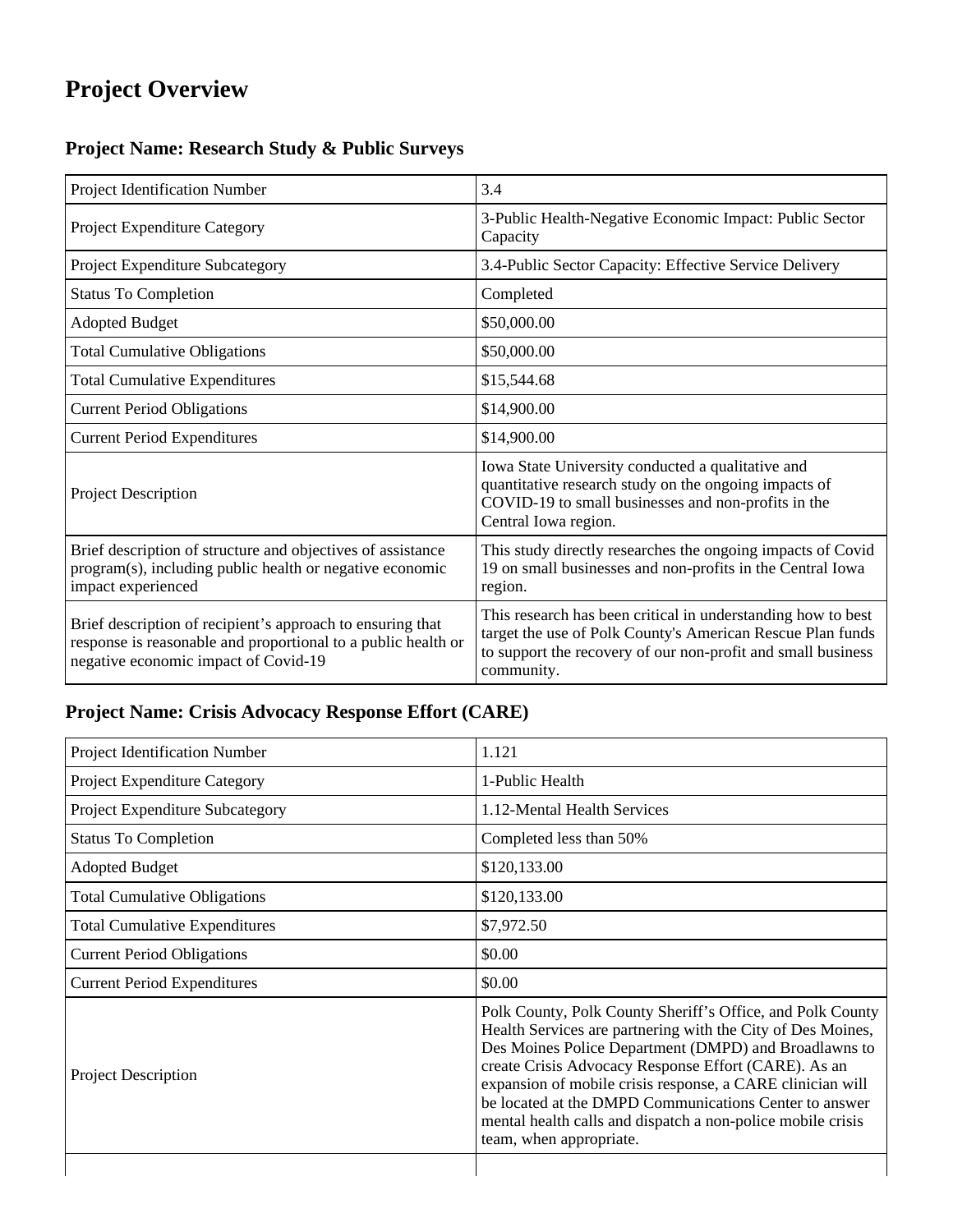| What Impacted and/or Disproportionally Impacted<br>population does this project primarily serve?                                                                    | 1 Imp General Public                                                                                                                                                                                                                                                                                             |
|---------------------------------------------------------------------------------------------------------------------------------------------------------------------|------------------------------------------------------------------------------------------------------------------------------------------------------------------------------------------------------------------------------------------------------------------------------------------------------------------|
| Secondary Impacted and/or Disproportionately Impacted<br>populations                                                                                                | 2 Imp Low or moderate income HHs or populations                                                                                                                                                                                                                                                                  |
| Tertiary Impacted and/or Disproportionately Impacted<br>populations                                                                                                 | 5 Imp HHs that qualify for certain federal programs                                                                                                                                                                                                                                                              |
| Brief description of structure and objectives of assistance<br>program(s), including public health or negative economic<br>impact experienced                       | In collaboration with the City Of Des Moines, the Des<br>Moines Police department and local mental health advocates<br>an expansion of mobile crisis response, a care clinician will<br>be located at DMPD Comms Center to answer mental health<br>calls and dispatch a non-police crisis team when appropriate. |
| Brief description of recipient's approach to ensuring that<br>response is reasonable and proportional to a public health or<br>negative economic impact of Covid-19 | This cooperative effort to expand mental health crisis<br>response is in greater demand due to the lasting effects of<br>COVID <sub>19</sub> .                                                                                                                                                                   |

## **Project Name: Polk County Financial Empowerment Center**

| Project Identification Number        | 2.37                                                                                                                                                                                                                                                                                                                                                                                                                                                                                                                 |
|--------------------------------------|----------------------------------------------------------------------------------------------------------------------------------------------------------------------------------------------------------------------------------------------------------------------------------------------------------------------------------------------------------------------------------------------------------------------------------------------------------------------------------------------------------------------|
| Project Expenditure Category         | 2-Negative Economic Impacts                                                                                                                                                                                                                                                                                                                                                                                                                                                                                          |
| Project Expenditure Subcategory      | 2.37-Economic Impact Assistance: Other                                                                                                                                                                                                                                                                                                                                                                                                                                                                               |
| <b>Status To Completion</b>          | <b>Not Started</b>                                                                                                                                                                                                                                                                                                                                                                                                                                                                                                   |
| <b>Adopted Budget</b>                | \$600,000.00                                                                                                                                                                                                                                                                                                                                                                                                                                                                                                         |
| <b>Total Cumulative Obligations</b>  | \$600,000.00                                                                                                                                                                                                                                                                                                                                                                                                                                                                                                         |
| <b>Total Cumulative Expenditures</b> | \$0.00                                                                                                                                                                                                                                                                                                                                                                                                                                                                                                               |
| <b>Current Period Obligations</b>    | \$0.00                                                                                                                                                                                                                                                                                                                                                                                                                                                                                                               |
| <b>Current Period Expenditures</b>   | \$0.00                                                                                                                                                                                                                                                                                                                                                                                                                                                                                                               |
| <b>Project Description</b>           | Polk County Financial Empowerment Center provides<br>individuals and small business owners free one-on-one<br>financial counseling. This initiative was created in<br>partnership with the Cities for Financial Empowerment Fund<br>and is hosted at the Evelyn K. Davis Center for Working<br>Families in the heart of one of our most underserved<br>communities. This free service has been crucial for<br>supporting individuals and small businesses who were<br>financially impacted by the COVID-19 pandemic. |

## **Project Name: Iowa Events Center**

| Project Identification Number        | 6.11                                 |
|--------------------------------------|--------------------------------------|
| Project Expenditure Category         | 6-Revenue Replacement                |
| Project Expenditure Subcategory      | 6.1-Provision of Government Services |
| <b>Status To Completion</b>          |                                      |
| <b>Adopted Budget</b>                | \$1,635,108.00                       |
| <b>Total Cumulative Obligations</b>  | \$1,635,108.00                       |
| <b>Total Cumulative Expenditures</b> | \$1,635,108.00                       |
| <b>Current Period Obligations</b>    | \$0.00                               |
| <b>Current Period Expenditures</b>   | \$1,635,108.00                       |
|                                      |                                      |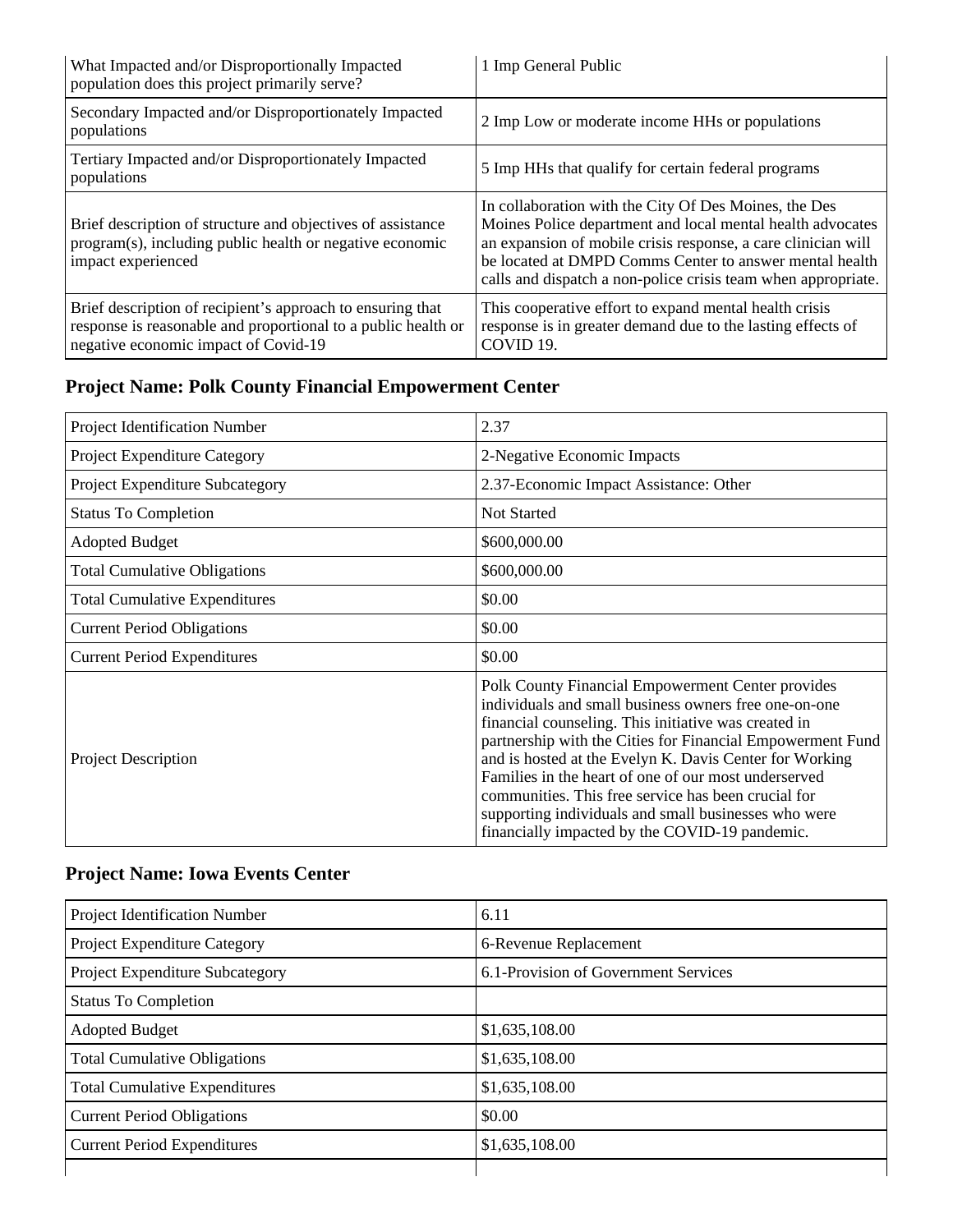| <b>Project Description</b> | Iowa Events Center (IEC) managed facilities experienced<br>negative economic impacts due to the COVID-19 pandemic.<br>ARPA funds can be expended to aid in tourism and<br>hospitality industries, and \$1.6 million is earmarked to<br>support these operations on an as-needed basis until the<br>facility stabilizes. |
|----------------------------|-------------------------------------------------------------------------------------------------------------------------------------------------------------------------------------------------------------------------------------------------------------------------------------------------------------------------|
|----------------------------|-------------------------------------------------------------------------------------------------------------------------------------------------------------------------------------------------------------------------------------------------------------------------------------------------------------------------|

## **Project Name: IEC Hotel Operating Expenses**

| Project Identification Number                                                                                                                                       | 2.35                                                                                                                                                                                                                                                                                             |
|---------------------------------------------------------------------------------------------------------------------------------------------------------------------|--------------------------------------------------------------------------------------------------------------------------------------------------------------------------------------------------------------------------------------------------------------------------------------------------|
| Project Expenditure Category                                                                                                                                        | 2-Negative Economic Impacts                                                                                                                                                                                                                                                                      |
| Project Expenditure Subcategory                                                                                                                                     | 2.35-Aid to Tourism Travel or Hospitality                                                                                                                                                                                                                                                        |
| <b>Status To Completion</b>                                                                                                                                         | Completed 50% or more                                                                                                                                                                                                                                                                            |
| <b>Adopted Budget</b>                                                                                                                                               | \$2,376,759.00                                                                                                                                                                                                                                                                                   |
| <b>Total Cumulative Obligations</b>                                                                                                                                 | \$2,376,759.00                                                                                                                                                                                                                                                                                   |
| <b>Total Cumulative Expenditures</b>                                                                                                                                | \$2,092,023.00                                                                                                                                                                                                                                                                                   |
| <b>Current Period Obligations</b>                                                                                                                                   | \$0.00                                                                                                                                                                                                                                                                                           |
| <b>Current Period Expenditures</b>                                                                                                                                  | \$0.00                                                                                                                                                                                                                                                                                           |
| Project Description                                                                                                                                                 | The Hilton Hotel experienced negative economic impacts<br>due to the COVID-19 pandemic. ARPA funds can be<br>expended to aid in tourism and hospitality industries, and<br>\$2.4 million is earmarked to support these operations on an<br>as-needed basis until the facility stabilizes.        |
| What Impacted and/or Disproportionally Impacted<br>population does this project primarily serve?                                                                    | 1 Imp General Public                                                                                                                                                                                                                                                                             |
| Brief description of structure and objectives of assistance<br>program(s), including public health or negative economic<br>impact experienced                       | The IEC Hotel experienced negative economic impact due to<br>the Covid -19 pandemic, specifically cancelled bookings and<br>all forms of public entertainment.                                                                                                                                   |
| Brief description of recipient's approach to ensuring that<br>response is reasonable and proportional to a public health or<br>negative economic impact of Covid-19 | The IEC's approach is reasonable and proportional and is on<br>a "minimal" as needed basis. Applied for and received two<br>rounds of PPP that was fully forgiven. Management also<br>furloughed and/or laid off staff in proportion to the loss of<br>business experienced during the pandemic. |

## **Project Name: IEC Hotel Corp - Lost Revenue**

| Project Identification Number        | 2.10                                                                                                                                                                |
|--------------------------------------|---------------------------------------------------------------------------------------------------------------------------------------------------------------------|
| Project Expenditure Category         | 2-Negative Economic Impacts                                                                                                                                         |
| Project Expenditure Subcategory      | 2.35-Aid to Tourism Travel or Hospitality                                                                                                                           |
| <b>Status To Completion</b>          | Completed less than 50%                                                                                                                                             |
| <b>Adopted Budget</b>                | \$3,698,061.00                                                                                                                                                      |
| <b>Total Cumulative Obligations</b>  | \$3,698,061.00                                                                                                                                                      |
| <b>Total Cumulative Expenditures</b> | \$411,000.00                                                                                                                                                        |
| <b>Current Period Obligations</b>    | \$0.00                                                                                                                                                              |
| <b>Current Period Expenditures</b>   | \$0.00                                                                                                                                                              |
|                                      | Iowa Event Center-Hotel Corp experienced negative<br>economic impacts due to the COVID-19 pandemic. ARPA<br>funds can be expended to aid in tourism and hospitality |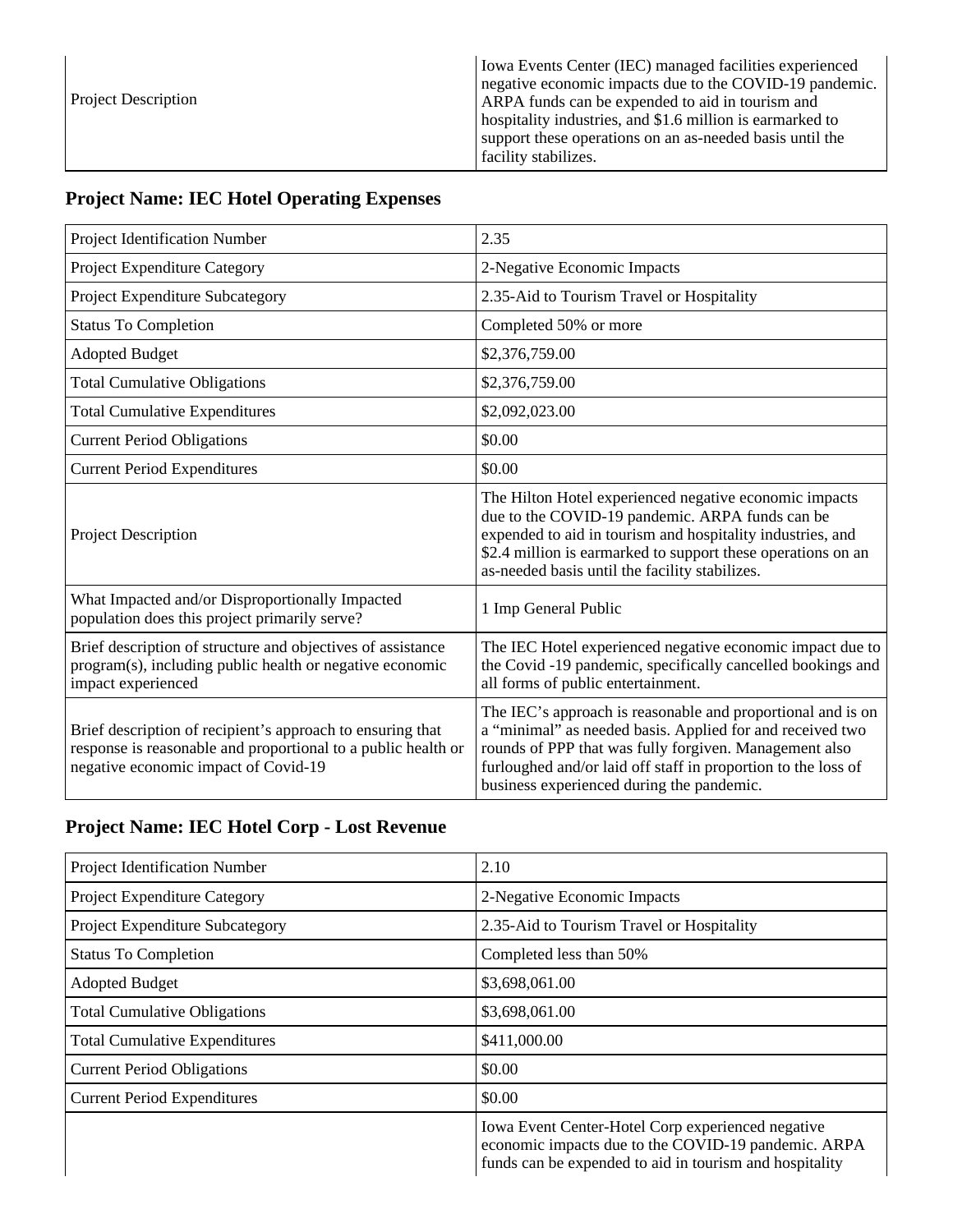| Project Description                                                                                                                                                 | industries, and \$3.7 million is earmarked to support these<br>operations on an as-needed basis until the facility stabilizes.<br>This is a grant to replace lost revenue for Iowa Event Center<br>Hotel Corporation.                                                                            |
|---------------------------------------------------------------------------------------------------------------------------------------------------------------------|--------------------------------------------------------------------------------------------------------------------------------------------------------------------------------------------------------------------------------------------------------------------------------------------------|
| What Impacted and/or Disproportionally Impacted<br>population does this project primarily serve?                                                                    | 1 Imp General Public                                                                                                                                                                                                                                                                             |
| Brief description of structure and objectives of assistance<br>program(s), including public health or negative economic<br>impact experienced                       | The IEC Hotel experienced negative economic impact due to<br>the Covid-19 pandemic, specifically cancelled bookings and<br>all forms of public entertainment.                                                                                                                                    |
| Brief description of recipient's approach to ensuring that<br>response is reasonable and proportional to a public health or<br>negative economic impact of Covid-19 | The IEC's approach is reasonable and proportional and is on<br>a "minimal" as needed basis. Applied for and received two<br>rounds of PPP that was fully forgiven. Management also<br>furloughed and/or laid off staff in proportion to the loss of<br>business experienced during the pandemic. |

## **Project Name: Everystep - Healthy Homes Iowa**

| Project Identification Number                                                                                                                                       | 1.14                                                                                                                                                                                            |
|---------------------------------------------------------------------------------------------------------------------------------------------------------------------|-------------------------------------------------------------------------------------------------------------------------------------------------------------------------------------------------|
| Project Expenditure Category                                                                                                                                        | 1-Public Health                                                                                                                                                                                 |
| Project Expenditure Subcategory                                                                                                                                     | 1.14-Other Public Health Services                                                                                                                                                               |
| <b>Status To Completion</b>                                                                                                                                         | Completed                                                                                                                                                                                       |
| <b>Adopted Budget</b>                                                                                                                                               | \$195,000.00                                                                                                                                                                                    |
| Program Income Earned                                                                                                                                               | \$0.00                                                                                                                                                                                          |
| Program Income Expended                                                                                                                                             | \$0.00                                                                                                                                                                                          |
| <b>Total Cumulative Obligations</b>                                                                                                                                 | \$195,000.00                                                                                                                                                                                    |
| <b>Total Cumulative Expenditures</b>                                                                                                                                | \$195,000.00                                                                                                                                                                                    |
| <b>Current Period Obligations</b>                                                                                                                                   | \$195,000.00                                                                                                                                                                                    |
| <b>Current Period Expenditures</b>                                                                                                                                  | \$195,000.00                                                                                                                                                                                    |
| <b>Project Description</b>                                                                                                                                          | As part of other public health services, this project funds<br>Healthy Homes Iowa operational expenses for home<br>remediation to reduce environmental causes of childhood<br>hospitalization.  |
| What Impacted and/or Disproportionally Impacted<br>population does this project primarily serve?                                                                    | 2 Imp Low or moderate income HHs or populations                                                                                                                                                 |
| Secondary Impacted and/or Disproportionately Impacted<br>populations                                                                                                | 2 Imp Low or moderate income HHs or populations                                                                                                                                                 |
| Tertiary Impacted and/or Disproportionately Impacted<br>populations                                                                                                 | 5 Imp HHs that qualify for certain federal programs                                                                                                                                             |
| Brief description of structure and objectives of assistance<br>program(s), including public health or negative economic<br>impact experienced                       | Everystep helped fund home asthma remediation and home<br>modifications across Polk County, prioritizing Impacted and<br>Disproportionately Impacted communities based on census<br>tract data. |
| Brief description of recipient's approach to ensuring that<br>response is reasonable and proportional to a public health or<br>negative economic impact of Covid-19 | Everystep helped fund home asthma remediation and home<br>modifications across Polk County, prioritizing Impacted and<br>Disproportionately Impacted communities based on census<br>tract data. |

 $\top$ 

٦

## **Project Name: IEC Public Facility Maintenance Surcharge**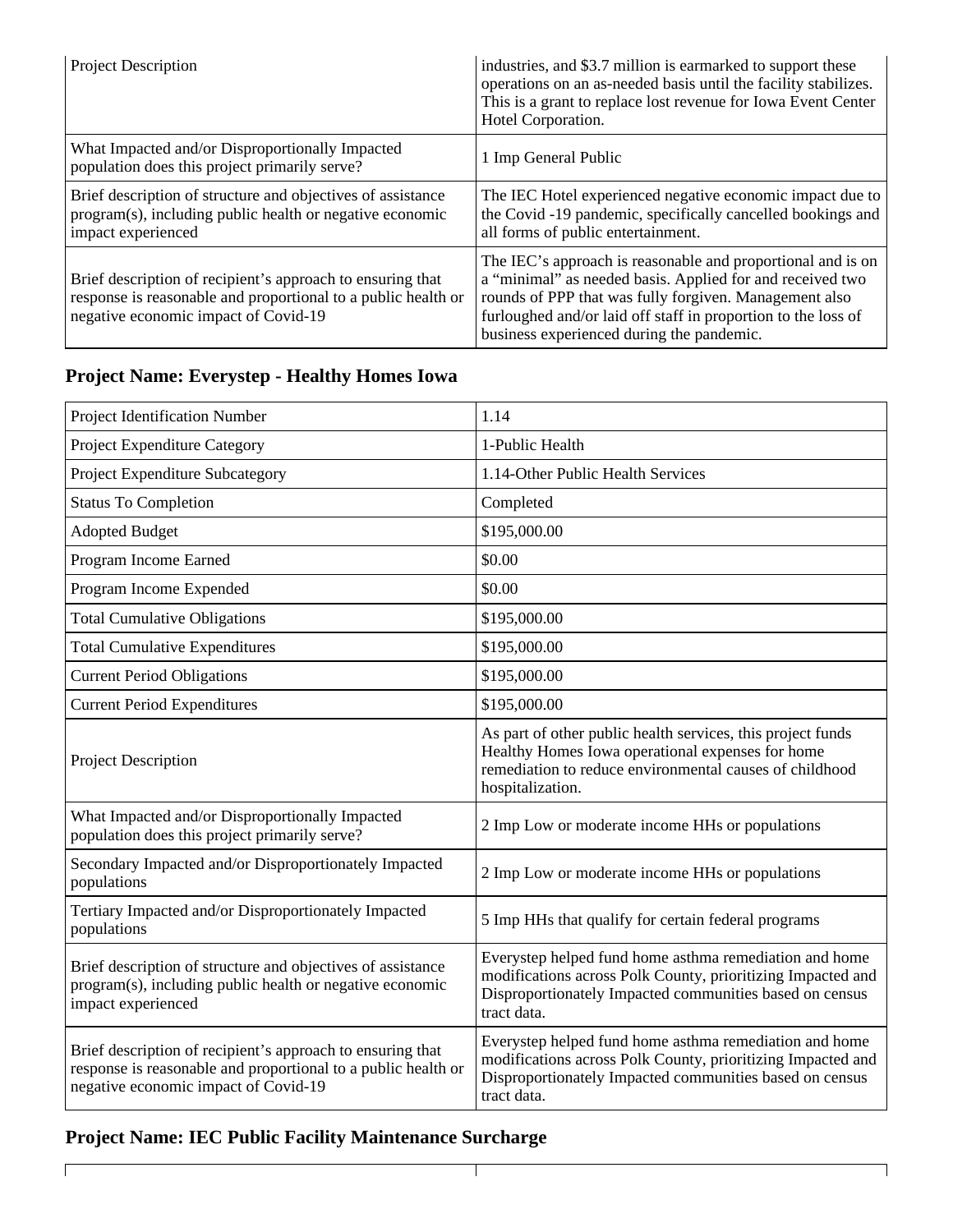| Project Identification Number                                                                                                                                       | 2.371                                                                                                                                                                                                                                                                                                                |
|---------------------------------------------------------------------------------------------------------------------------------------------------------------------|----------------------------------------------------------------------------------------------------------------------------------------------------------------------------------------------------------------------------------------------------------------------------------------------------------------------|
| Project Expenditure Category                                                                                                                                        | 2-Negative Economic Impacts                                                                                                                                                                                                                                                                                          |
| Project Expenditure Subcategory                                                                                                                                     | 2.37-Economic Impact Assistance: Other                                                                                                                                                                                                                                                                               |
| <b>Status To Completion</b>                                                                                                                                         | Completed 50% or more                                                                                                                                                                                                                                                                                                |
| <b>Adopted Budget</b>                                                                                                                                               | \$294,000.00                                                                                                                                                                                                                                                                                                         |
| <b>Total Cumulative Obligations</b>                                                                                                                                 | \$294,000.00                                                                                                                                                                                                                                                                                                         |
| <b>Total Cumulative Expenditures</b>                                                                                                                                | \$293,074.77                                                                                                                                                                                                                                                                                                         |
| <b>Current Period Obligations</b>                                                                                                                                   | \$68,327.07                                                                                                                                                                                                                                                                                                          |
| <b>Current Period Expenditures</b>                                                                                                                                  | \$68,327.07                                                                                                                                                                                                                                                                                                          |
| <b>Project Description</b>                                                                                                                                          | Iowa Events Center (IEC) managed facilitates experienced<br>negative economic impacts due to the COVID-19 pandemic.<br>ARPA funds can be expended to aid in tourism and<br>hospitality industries, and \$294,000 is earmarked to support<br>these operations on an as-needed basis until the facility<br>stabilizes. |
| What is the Total expected capital expenditure, including<br>pre-development costs, if applicable                                                                   | \$294,000.00                                                                                                                                                                                                                                                                                                         |
| Type of capital expenditures, based on the following<br>enumerated uses                                                                                             | Improvements to existing facilities                                                                                                                                                                                                                                                                                  |
| Please identify the dollar amount of the total project<br>spending that is allocated towards evidence-based<br>interventions                                        | \$0.00                                                                                                                                                                                                                                                                                                               |
| Is a program evaluation of the project being conducted?                                                                                                             | N <sub>o</sub>                                                                                                                                                                                                                                                                                                       |
| What Impacted and/or Disproportionally Impacted<br>population does this project primarily serve?                                                                    | 1 Imp General Public                                                                                                                                                                                                                                                                                                 |
| Is a program evaluation of the project being conducted?                                                                                                             | N <sub>o</sub>                                                                                                                                                                                                                                                                                                       |
| Brief description of structure and objectives of assistance<br>program(s), including public health or negative economic<br>impact experienced                       | The IEC Hotel experienced negative economic impact due to<br>the Covid-19 pandemic, specifically cancelled bookings and<br>all forms of public entertainment.                                                                                                                                                        |
| Brief description of recipient's approach to ensuring that<br>response is reasonable and proportional to a public health or<br>negative economic impact of Covid-19 | The IEC's approach is reasonable and proportional and is on<br>a "minimal" as needed basis.                                                                                                                                                                                                                          |

## **Project Name: Affordable and Supportive Service Complex**

| Project Identification Number        | 2.15                                                   |
|--------------------------------------|--------------------------------------------------------|
| <b>Project Expenditure Category</b>  | 2-Negative Economic Impacts                            |
| Project Expenditure Subcategory      | 2.15-Long-Term Housing Security: Affordable Housing    |
| <b>Status To Completion</b>          | Completed                                              |
| <b>Adopted Budget</b>                | \$1,000,000.00                                         |
| <b>Total Cumulative Obligations</b>  | \$1,000,000.00                                         |
| <b>Total Cumulative Expenditures</b> | \$1,000,000.00                                         |
| <b>Current Period Obligations</b>    | \$0.00                                                 |
| <b>Current Period Expenditures</b>   | \$0.00                                                 |
|                                      | A conversion of an under-utilized hotel into a 40 unit |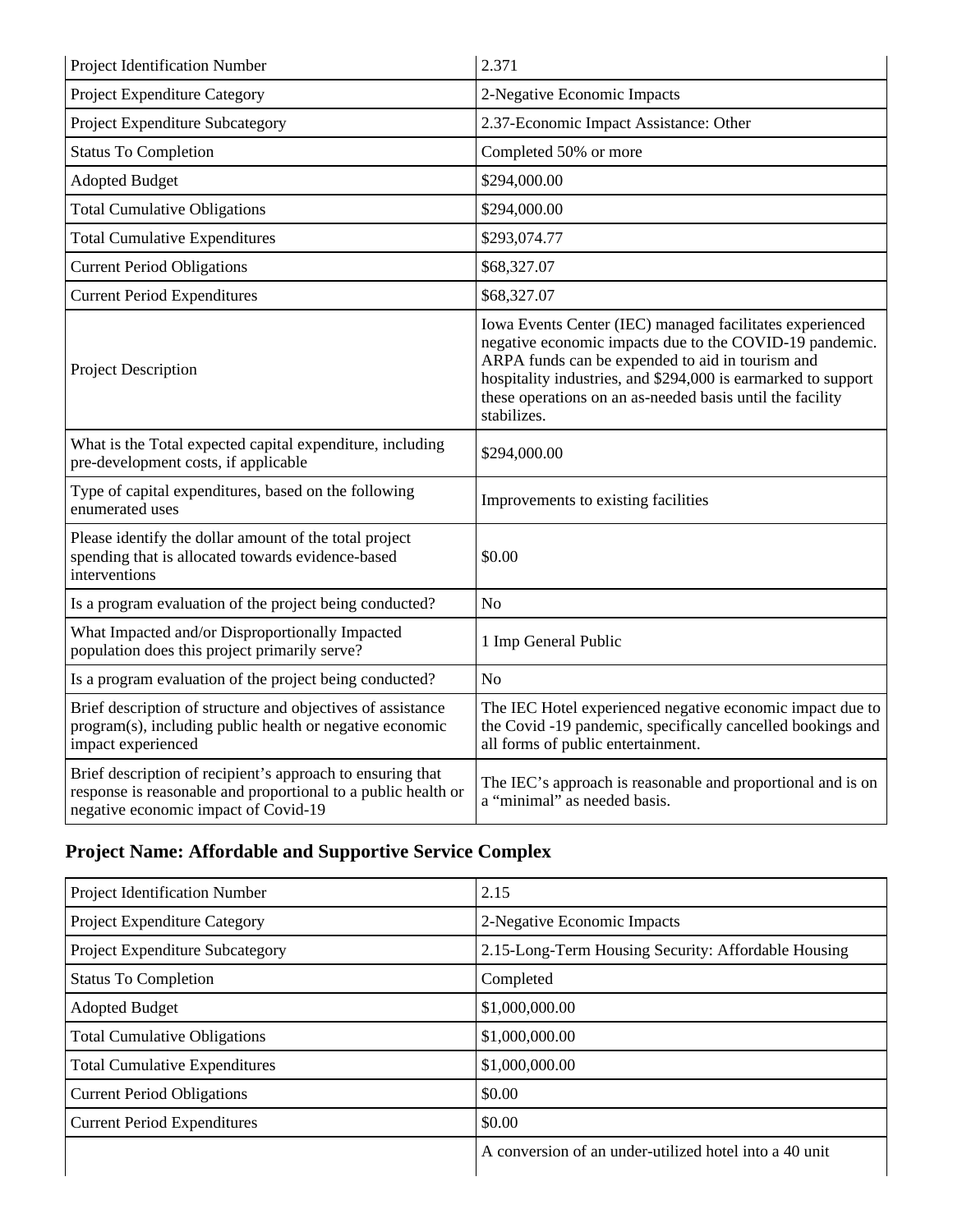| Project Description                                                                                                                                                 | affordable and supportive service complex owned and<br>operated by Anawim. This investment successfully<br>leveraged an additional \$3 million in federal funds to assist<br>with this work.                                                                                                                                                                                                                                                         |
|---------------------------------------------------------------------------------------------------------------------------------------------------------------------|------------------------------------------------------------------------------------------------------------------------------------------------------------------------------------------------------------------------------------------------------------------------------------------------------------------------------------------------------------------------------------------------------------------------------------------------------|
| What is the Total expected capital expenditure, including<br>pre-development costs, if applicable                                                                   | \$1,000,000.00                                                                                                                                                                                                                                                                                                                                                                                                                                       |
| Type of capital expenditures, based on the following<br>enumerated uses                                                                                             | Affordable housing, supportive housing, or recovery housing                                                                                                                                                                                                                                                                                                                                                                                          |
| Please identify the dollar amount of the total project<br>spending that is allocated towards evidence-based<br>interventions                                        | \$1,000,000.00                                                                                                                                                                                                                                                                                                                                                                                                                                       |
| Is a program evaluation of the project being conducted?                                                                                                             | Yes                                                                                                                                                                                                                                                                                                                                                                                                                                                  |
| What Impacted and/or Disproportionally Impacted<br>population does this project primarily serve?                                                                    | 2 Imp Low or moderate income HHs or populations                                                                                                                                                                                                                                                                                                                                                                                                      |
| Secondary Impacted and/or Disproportionately Impacted<br>populations                                                                                                | 15 Dis Imp HHs and populations residing in Qualified<br><b>Census Tracts</b>                                                                                                                                                                                                                                                                                                                                                                         |
| Tertiary Impacted and/or Disproportionately Impacted<br>populations                                                                                                 | 16 Dis Imp HHs that qualify for certain federal programs                                                                                                                                                                                                                                                                                                                                                                                             |
| Is a program evaluation of the project being conducted?                                                                                                             | Yes                                                                                                                                                                                                                                                                                                                                                                                                                                                  |
| Brief description of structure and objectives of assistance<br>program(s), including public health or negative economic<br>impact experienced                       | Conversion of an underutilized hotel into a 40 unit<br>affordable and supportive service complex.                                                                                                                                                                                                                                                                                                                                                    |
| Brief description of recipient's approach to ensuring that<br>response is reasonable and proportional to a public health or<br>negative economic impact of Covid-19 | Anawim is committed to providing stable and affordable<br>housing to individuals who have experienced homelessness<br>and live with a mental illness, substance use disorder,<br>physical disability, diagnosis of HIV/AIDS, or are fleeing<br>domestic abuse violence. Affordable housing is provided to<br>extremely low income individuals and wraparound case<br>management is provided to ensure the highest likelihood of<br>remaining housed. |

## **Project Name: Emergency Management - Emergency Operating Center: technology upgrade**

| Project Identification Number        | 1.7                                                                                                                                                                                                                                                                                                                                                                 |
|--------------------------------------|---------------------------------------------------------------------------------------------------------------------------------------------------------------------------------------------------------------------------------------------------------------------------------------------------------------------------------------------------------------------|
| Project Expenditure Category         | 1-Public Health                                                                                                                                                                                                                                                                                                                                                     |
| Project Expenditure Subcategory      | 1.7-Other COVID-19 Public Health Expenses (including<br>Communications, Enforcement, Isolation/Quarantine)                                                                                                                                                                                                                                                          |
| <b>Status To Completion</b>          | <b>Not Started</b>                                                                                                                                                                                                                                                                                                                                                  |
| <b>Adopted Budget</b>                | \$579,781.00                                                                                                                                                                                                                                                                                                                                                        |
| <b>Total Cumulative Obligations</b>  | \$579,781.00                                                                                                                                                                                                                                                                                                                                                        |
| <b>Total Cumulative Expenditures</b> | \$0.00                                                                                                                                                                                                                                                                                                                                                              |
| <b>Current Period Obligations</b>    | \$0.00                                                                                                                                                                                                                                                                                                                                                              |
| <b>Current Period Expenditures</b>   | \$0.00                                                                                                                                                                                                                                                                                                                                                              |
| Project Description                  | Replacement of current outdated audio/video and control<br>system to current technological standards in Polk County's<br>Emergency Management Operation Center. The Emergency<br>Operation Center directly supports responses to public health<br>emergencies by serving as a central command center for<br>local responders. The COVID-19 pandemic highlighted the |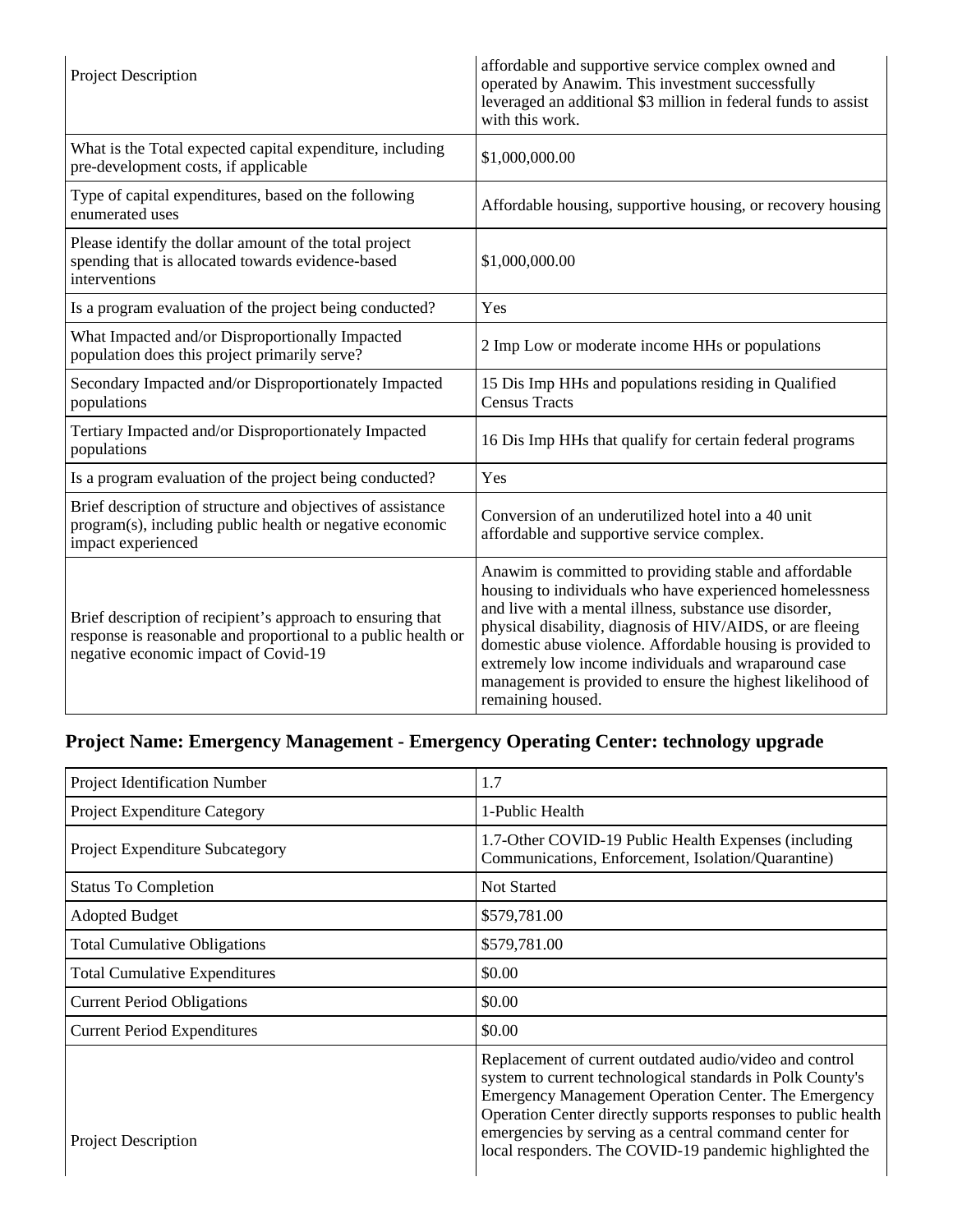|                                                                                                   | critical need for reliable and efficient technology that<br>allowed partners to continue the prolonged response to the<br>pandemic while social distancing. |
|---------------------------------------------------------------------------------------------------|-------------------------------------------------------------------------------------------------------------------------------------------------------------|
| What is the Total expected capital expenditure, including<br>pre-development costs, if applicable | \$580,000.00                                                                                                                                                |
| Type of capital expenditures, based on the following<br>enumerated uses                           | Technology and tools                                                                                                                                        |

## **Project Name: Urban Ag Seeding Partnership**

| Project Identification Number        | 5.6                                                                                                                                                                                                                                                                                                                                                                                                        |
|--------------------------------------|------------------------------------------------------------------------------------------------------------------------------------------------------------------------------------------------------------------------------------------------------------------------------------------------------------------------------------------------------------------------------------------------------------|
| Project Expenditure Category         | 5-Infrastructure                                                                                                                                                                                                                                                                                                                                                                                           |
| Project Expenditure Subcategory      | 5.6-Clean Water: Stormwater                                                                                                                                                                                                                                                                                                                                                                                |
| <b>Status To Completion</b>          | Not Started                                                                                                                                                                                                                                                                                                                                                                                                |
| <b>Adopted Budget</b>                | \$600,000.00                                                                                                                                                                                                                                                                                                                                                                                               |
| Program Income Earned                | \$0.00                                                                                                                                                                                                                                                                                                                                                                                                     |
| Program Income Expended              | \$0.00                                                                                                                                                                                                                                                                                                                                                                                                     |
| <b>Total Cumulative Obligations</b>  | \$600,000.00                                                                                                                                                                                                                                                                                                                                                                                               |
| <b>Total Cumulative Expenditures</b> | \$0.00                                                                                                                                                                                                                                                                                                                                                                                                     |
| <b>Current Period Obligations</b>    | \$0.00                                                                                                                                                                                                                                                                                                                                                                                                     |
| <b>Current Period Expenditures</b>   | \$0.00                                                                                                                                                                                                                                                                                                                                                                                                     |
| <b>Project Description</b>           | The Urban Ag Seeding Partnership aims at purchasing a<br>specialized cover crop seeder that will be used to create a<br>public/private partnership that builds an increased and<br>sustainable cover crop program in Iowa. Polk County Public<br>Works is helping with this initiative and this effort will be<br>target upstream of the Des Moines metro to improve water<br>quality and reduce flooding. |

## **Project Name: Vaccination Incentives**

| Project Identification Number        | 1.1                                                                                                                                                                                                                                      |
|--------------------------------------|------------------------------------------------------------------------------------------------------------------------------------------------------------------------------------------------------------------------------------------|
| Project Expenditure Category         | 1-Public Health                                                                                                                                                                                                                          |
| Project Expenditure Subcategory      | 1.1-COVID-19 Vaccination                                                                                                                                                                                                                 |
| <b>Status To Completion</b>          | Completed 50% or more                                                                                                                                                                                                                    |
| <b>Adopted Budget</b>                | \$620,000.00                                                                                                                                                                                                                             |
| Program Income Earned                | \$0.00                                                                                                                                                                                                                                   |
| Program Income Expended              | \$0.00                                                                                                                                                                                                                                   |
| <b>Total Cumulative Obligations</b>  | \$619,549.26                                                                                                                                                                                                                             |
| <b>Total Cumulative Expenditures</b> | \$619,549.26                                                                                                                                                                                                                             |
| <b>Current Period Obligations</b>    | \$12,402.50                                                                                                                                                                                                                              |
| <b>Current Period Expenditures</b>   | \$12,402.50                                                                                                                                                                                                                              |
|                                      | Polk County had continued to recognize the urgency of the<br>COVID-19 pandemic and has been committed to the<br>ongoing mitigation and vaccination strategies. The Board of<br>Supervisors has continued to support investing ARPA funds |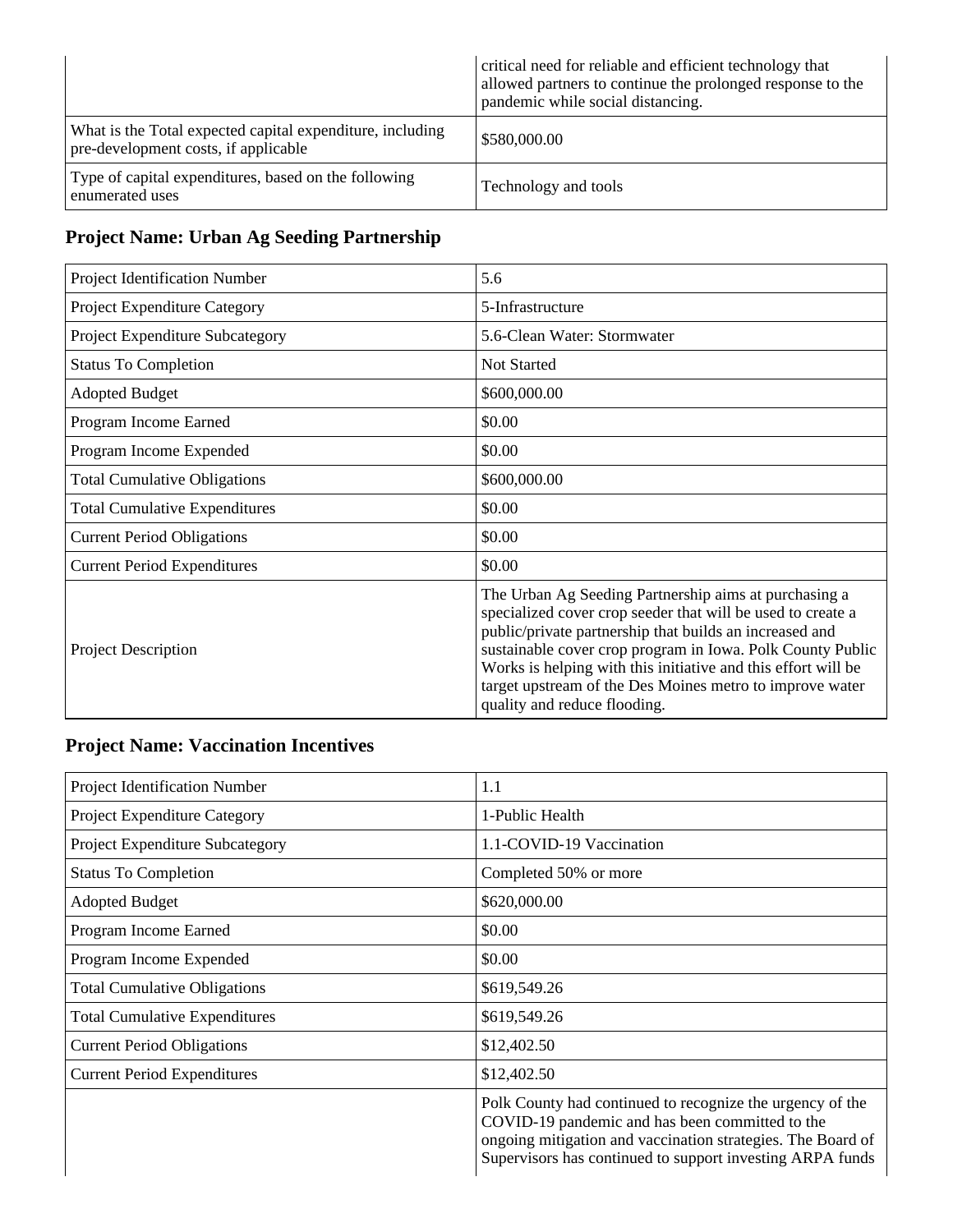| <b>Project Description</b>                                                                                                                                          | to provide additional incentives that will encourage<br>unvaccinated individuals to receive their vaccine. Polk<br>County is currently at 68% vaccinated in the eligible<br>population, with 74.1% having at least one dose. Reaching<br>this level of vaccination has provided our community with<br>the added protection, which is critical in protecting those<br>who are unable to be vaccinated and in discouraging the<br>spread of COVID variants. Polk County provided \$25 gift<br>cards for vaccinations in underserved communities and<br>neighborhoods to reach our goal of 75% vaccinated<br>population. |
|---------------------------------------------------------------------------------------------------------------------------------------------------------------------|-----------------------------------------------------------------------------------------------------------------------------------------------------------------------------------------------------------------------------------------------------------------------------------------------------------------------------------------------------------------------------------------------------------------------------------------------------------------------------------------------------------------------------------------------------------------------------------------------------------------------|
| What Impacted and/or Disproportionally Impacted<br>population does this project primarily serve?                                                                    | 1 Imp General Public                                                                                                                                                                                                                                                                                                                                                                                                                                                                                                                                                                                                  |
| Secondary Impacted and/or Disproportionately Impacted<br>populations                                                                                                | 7 Imp Other HHs or populations that experienced a negative<br>economic                                                                                                                                                                                                                                                                                                                                                                                                                                                                                                                                                |
| Brief description of structure and objectives of assistance<br>program(s), including public health or negative economic<br>impact experienced                       | Coordinating and setting up vaccination clinics in Impacted<br>and Disproportionally Impacted neighborhoods including a<br>drive through vaccination clinic at the Polk County Health<br>department.                                                                                                                                                                                                                                                                                                                                                                                                                  |
| Brief description of recipient's approach to ensuring that<br>response is reasonable and proportional to a public health or<br>negative economic impact of Covid-19 | Polk County offered a daily drive through COVID<br>vaccination clinic and worked with community partners to<br>host vaccination clinics in underserved areas of the<br>community.                                                                                                                                                                                                                                                                                                                                                                                                                                     |

## **Project Name: Lost Revenue**

| Project Identification Number        | 6.1                                                                                                                                                                                                                      |
|--------------------------------------|--------------------------------------------------------------------------------------------------------------------------------------------------------------------------------------------------------------------------|
| Project Expenditure Category         | 6-Revenue Replacement                                                                                                                                                                                                    |
| Project Expenditure Subcategory      | 6.1-Provision of Government Services                                                                                                                                                                                     |
| <b>Status To Completion</b>          |                                                                                                                                                                                                                          |
| <b>Adopted Budget</b>                | \$24,804,929.00                                                                                                                                                                                                          |
| <b>Total Cumulative Obligations</b>  | \$24,804,929.00                                                                                                                                                                                                          |
| <b>Total Cumulative Expenditures</b> | \$24,804,929.00                                                                                                                                                                                                          |
| <b>Current Period Obligations</b>    | \$24,804,929.00                                                                                                                                                                                                          |
| <b>Current Period Expenditures</b>   | \$24,804,929.00                                                                                                                                                                                                          |
| <b>Project Description</b>           | The amount of lost revenue through calendar year 2020 has<br>been calculated at \$24,804,929, and Polk County may use<br>ARPA funds for the provision of government services to the<br>extent of this revenue reduction. |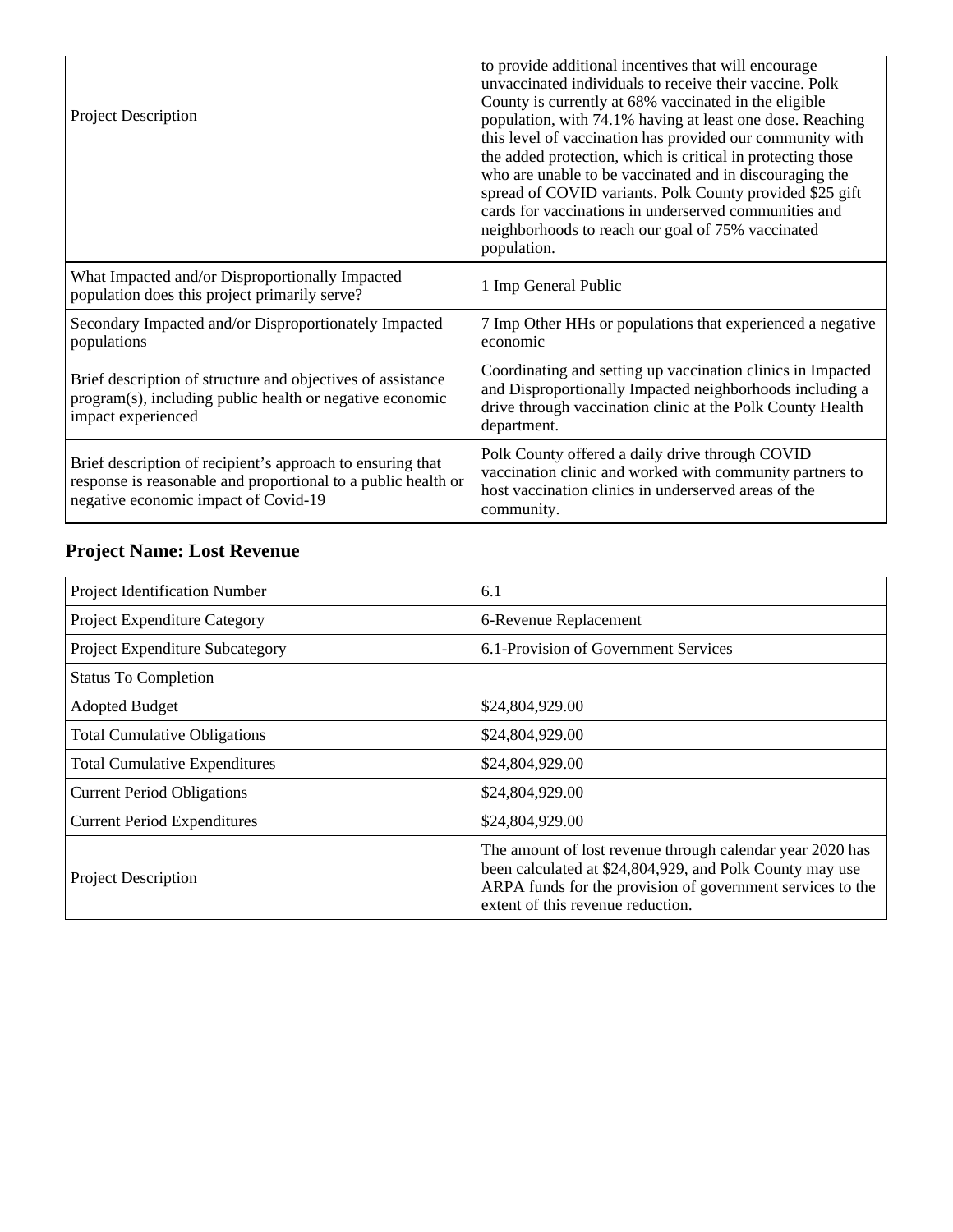## **Subrecipients**

## **Subrecipient Name: Everystep**

| <b>TIN</b>                              | 420680446        |
|-----------------------------------------|------------------|
| Unique Entity Identifer                 |                  |
| <b>POC Email Address</b>                |                  |
| Address Line 1                          | 3000 Easton Blvd |
| Address Line 2                          |                  |
| Address Line 3                          |                  |
| City                                    | Des Moines       |
| <b>State</b>                            | IA               |
| Zip                                     | 50317            |
| $Zip+4$                                 |                  |
| <b>Entity Type</b>                      | Subrecipient     |
| Is the Recipient Registered in SAM.Gov? | N/A              |

## **Subrecipient Name: Anawin Housing, Inc**

| <b>TIN</b>                              | 421310967                  |
|-----------------------------------------|----------------------------|
| Unique Entity Identifer                 |                            |
| <b>POC Email Address</b>                | clatcham@anawimhousing.org |
| Address Line 1                          | 1535 Linden St             |
| Address Line 2                          |                            |
| Address Line 3                          |                            |
| City                                    | Des Moines                 |
| <b>State</b>                            | IA                         |
| Zip                                     | 50309                      |
| $Zip+4$                                 |                            |
| <b>Entity Type</b>                      | Subrecipient               |
| Is the Recipient Registered in SAM.Gov? | N/A                        |

### **Subrecipient Name: IEC Hotel Corporation**

| <b>TIN</b>               | 474344802                      |
|--------------------------|--------------------------------|
| Unique Entity Identifer  |                                |
| <b>POC Email Address</b> |                                |
| Address Line 1           | 5000 Westown Parkway Suite 400 |
| Address Line 2           |                                |
| Address Line 3           |                                |
| City                     | <b>West Des Moines</b>         |
|                          |                                |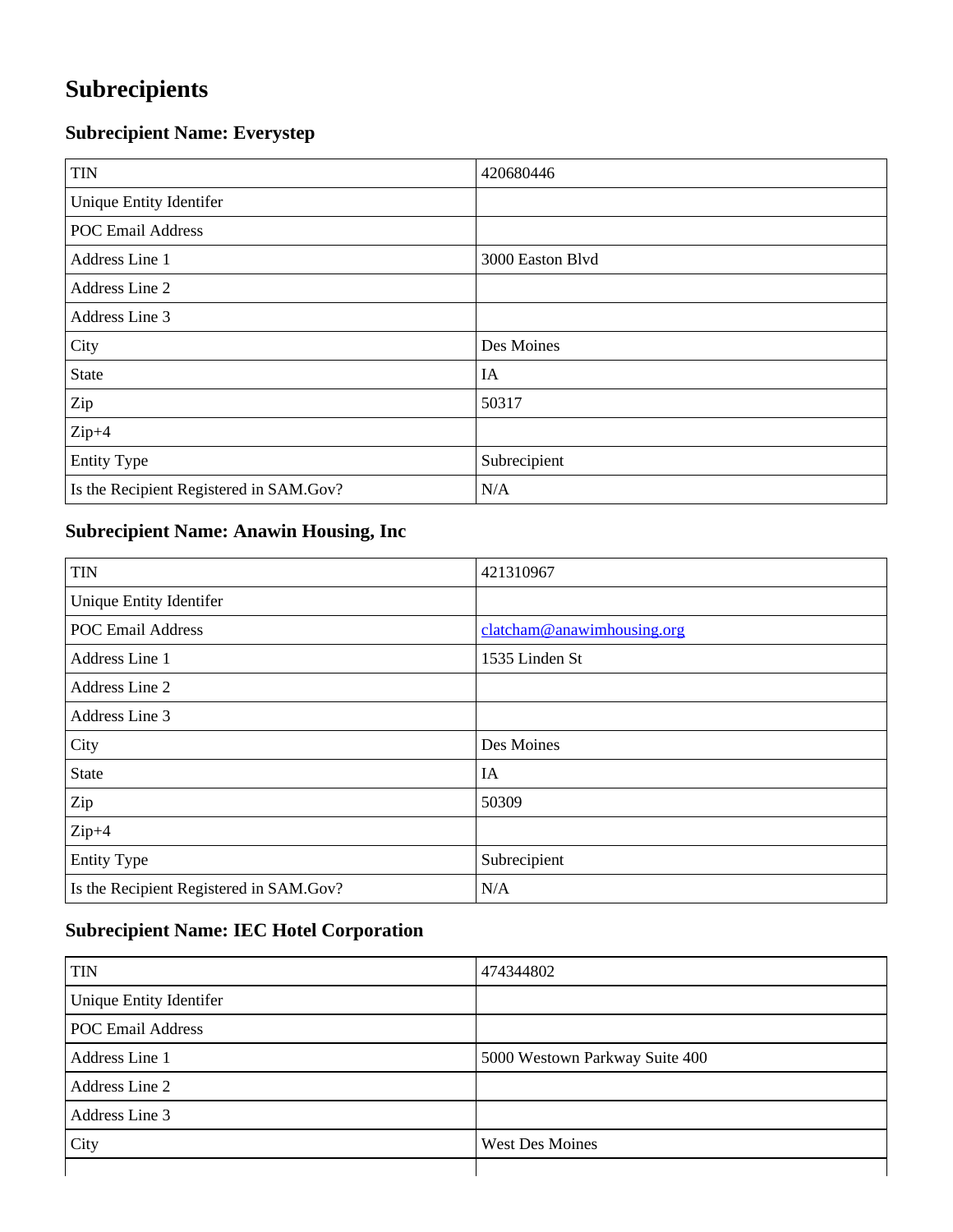| <b>State</b>                            | IA          |
|-----------------------------------------|-------------|
| Zip                                     | 50266       |
| $Zip+4$                                 |             |
| <b>Entity Type</b>                      | Beneficiary |
| Is the Recipient Registered in SAM.Gov? | N/A         |

## **Subrecipient Name: Hilton Des Moines Downtown**

| <b>TIN</b>                              | 474344802               |
|-----------------------------------------|-------------------------|
| Unique Entity Identifer                 |                         |
| <b>POC Email Address</b>                | zachary.lyon@hilton.com |
| Address Line 1                          | 435 Park St             |
| Address Line 2                          |                         |
| Address Line 3                          |                         |
| City                                    | Des Moines              |
| <b>State</b>                            | IA                      |
| Zip                                     | 50309                   |
| $Zip+4$                                 |                         |
| <b>Entity Type</b>                      | Beneficiary             |
| Is the Recipient Registered in SAM.Gov? | N/A                     |

## **Subrecipient Name: Iowa State University**

| <b>TIN</b>                              | 426004224            |
|-----------------------------------------|----------------------|
| Unique Entity Identifer                 |                      |
| <b>POC Email Address</b>                | eltpaull@iastate.edu |
| Address Line 1                          | Treasurer's Office   |
| Address Line 2                          | 1220 Beardshear Hall |
| Address Line 3                          | 515 Morrill Rd       |
| City                                    | Ames                 |
| <b>State</b>                            | IA                   |
| Zip                                     | 50011                |
| $Zip+4$                                 | 2103                 |
| <b>Entity Type</b>                      | Contractor           |
| Is the Recipient Registered in SAM.Gov? | Yes                  |

## **Subrecipient Name: Conference Technologies, Inc.**

| <b>TIN</b>               | 431501713                  |
|--------------------------|----------------------------|
| Unique Entity Identifer  |                            |
| <b>POC Email Address</b> | twright@conferencetech.com |
| Address Line 1           | 11653 Adie Road            |
|                          |                            |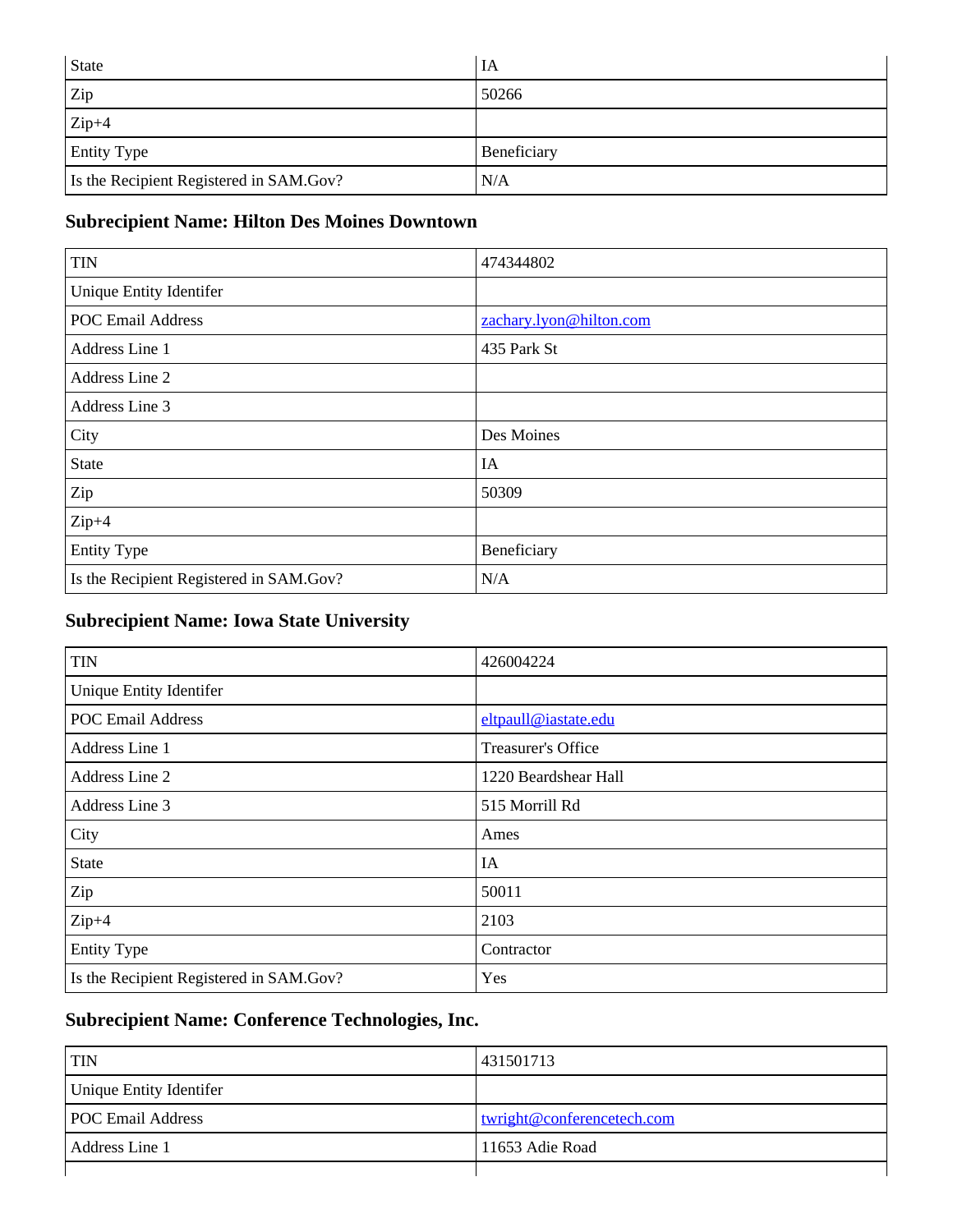| Address Line 2                          |                         |
|-----------------------------------------|-------------------------|
| Address Line 3                          |                         |
| City                                    | <b>Maryland Heights</b> |
| State                                   | <b>MO</b>               |
| Zip                                     | 63043                   |
| $Zip+4$                                 |                         |
| <b>Entity Type</b>                      | Contractor              |
| Is the Recipient Registered in SAM.Gov? | Yes                     |

## **Subrecipient Name: Des Moines Area Community College**

| <b>TIN</b>                              | 420926354                     |
|-----------------------------------------|-------------------------------|
| Unique Entity Identifer                 |                               |
| <b>POC Email Address</b>                |                               |
| Address Line 1                          | Attn: Business Office, Bldg 1 |
| Address Line 2                          | 2006 S. Ankeny Blvd.          |
| Address Line 3                          |                               |
| City                                    | Ankeny                        |
| <b>State</b>                            | IA                            |
| Zip                                     | 50023                         |
| $Zip+4$                                 | 8995                          |
| <b>Entity Type</b>                      | Subrecipient                  |
| Is the Recipient Registered in SAM.Gov? | Yes                           |

## **Subrecipient Name: Van-Wall Equipment, Inc**

| <b>TIN</b>                              | 421085712  |
|-----------------------------------------|------------|
| Unique Entity Identifer                 |            |
| <b>POC Email Address</b>                |            |
| Address Line 1                          | PO BOX 575 |
| Address Line 2                          |            |
| Address Line 3                          |            |
| City                                    | Perry      |
| <b>State</b>                            | IA         |
| Zip                                     | 50220      |
| $Zip+4$                                 |            |
| <b>Entity Type</b>                      | Contractor |
| Is the Recipient Registered in SAM.Gov? | N/A        |

## **Subrecipient Name: Polk County**

| <b>TIM</b><br>$1 \text{m}$ | - 14<br>__ |
|----------------------------|------------|
|                            |            |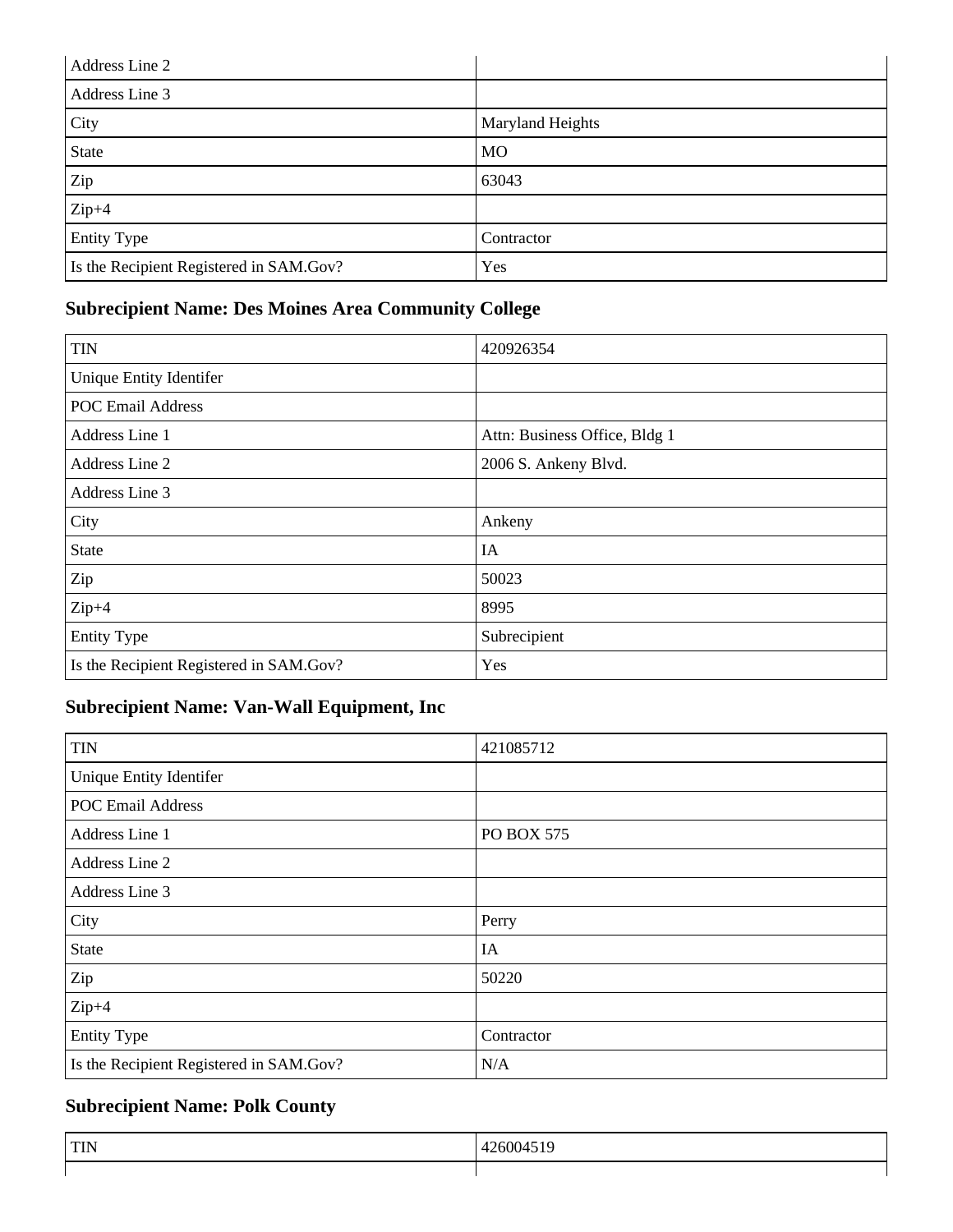| Unique Entity Identifer                 |               |
|-----------------------------------------|---------------|
| <b>POC Email Address</b>                |               |
| Address Line 1                          | 111 Court Ave |
| Address Line 2                          |               |
| Address Line 3                          |               |
| City                                    | Des Moines    |
| <b>State</b>                            | IA            |
| Zip                                     | 50309         |
| $Zip+4$                                 |               |
| <b>Entity Type</b>                      | Beneficiary   |
| Is the Recipient Registered in SAM.Gov? | Yes           |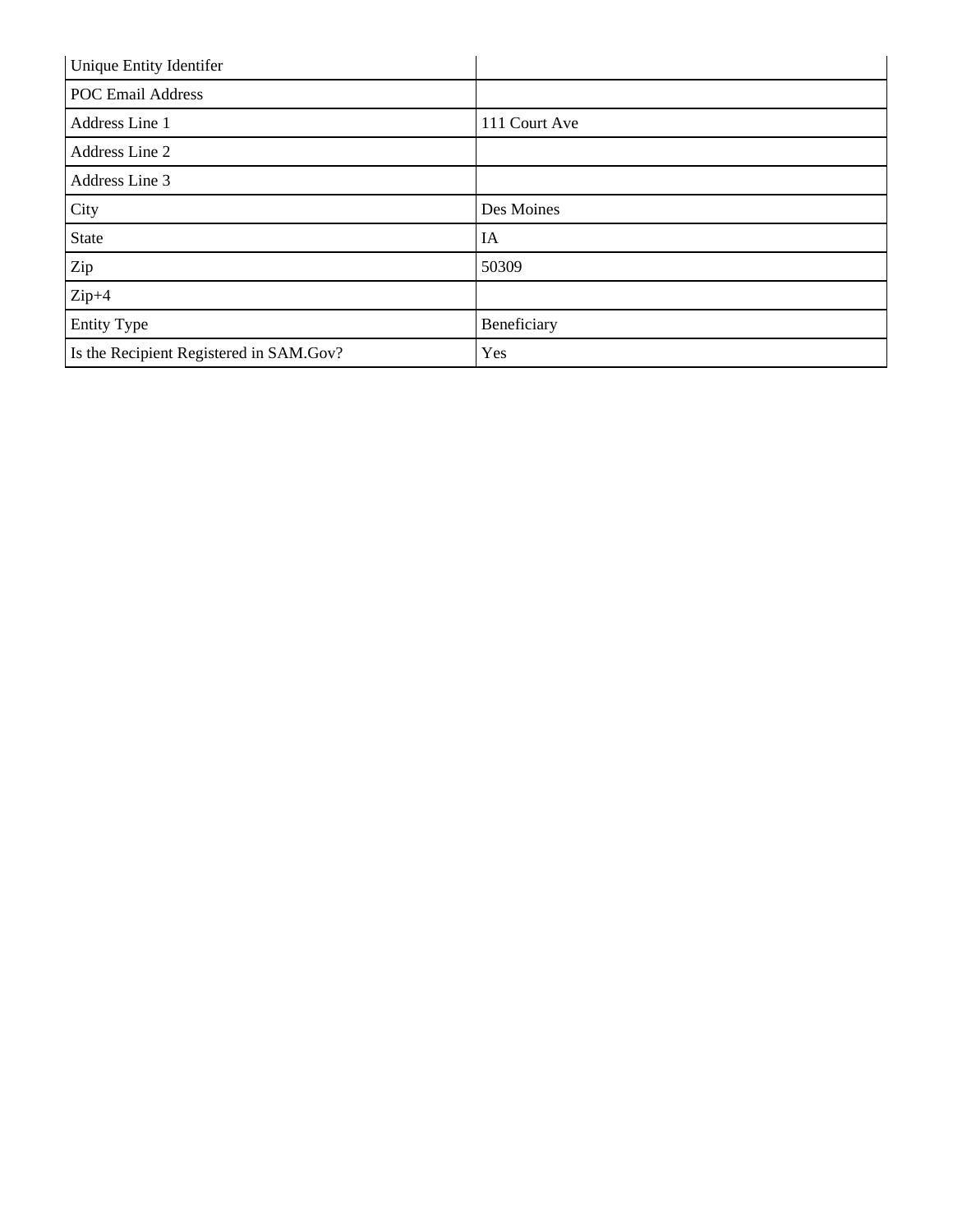## **Subawards**

#### **Subward No: 2.37**

| Subaward Type                  | <b>Contract: Definitive Contract</b>                                                                                                                                                              |
|--------------------------------|---------------------------------------------------------------------------------------------------------------------------------------------------------------------------------------------------|
| Subaward Obligation            | \$600,000.00                                                                                                                                                                                      |
| <b>Subaward Date</b>           | 2/1/2022                                                                                                                                                                                          |
| Place of Performance Address 1 | Attn: Business Office, Bldg 1                                                                                                                                                                     |
| Place of Performance Address 2 | 2006 S. Ankeny Blvd.                                                                                                                                                                              |
| Place of Performance Address 3 |                                                                                                                                                                                                   |
| Place of Performance City      | Ankeny                                                                                                                                                                                            |
| Place of Performance State     | IA                                                                                                                                                                                                |
| Place of Performance Zip       | 50023                                                                                                                                                                                             |
| Place of Performance Zip+4     | 8995                                                                                                                                                                                              |
| Description                    | Polk County will pay Des Moines Area Community College<br>to provide financial counseling to individuals and small<br>business owners via the Polk County Financial<br><b>Empowerment Center.</b> |
| Subrecipient                   | Des Moines Area Community College                                                                                                                                                                 |
| Period of Performance Start    | 3/1/2022                                                                                                                                                                                          |
| Period of Performance End      | 6/30/2024                                                                                                                                                                                         |

#### **Subward No: 1.12**

| Subaward Type                     | Direct Payment                                                                                                                                                                                                                                                  |
|-----------------------------------|-----------------------------------------------------------------------------------------------------------------------------------------------------------------------------------------------------------------------------------------------------------------|
| Subaward Obligation               | \$120,133.00                                                                                                                                                                                                                                                    |
| <b>Subaward Date</b>              | 8/31/2021                                                                                                                                                                                                                                                       |
| Place of Performance Address 1    | 2309 Euclid Avenue                                                                                                                                                                                                                                              |
| Place of Performance Address 2    |                                                                                                                                                                                                                                                                 |
| Place of Performance Address 3    |                                                                                                                                                                                                                                                                 |
| Place of Performance City         | Des Moines                                                                                                                                                                                                                                                      |
| <b>Place of Performance State</b> | IA                                                                                                                                                                                                                                                              |
| Place of Performance Zip          | 50310                                                                                                                                                                                                                                                           |
| Place of Performance Zip+4        |                                                                                                                                                                                                                                                                 |
| Description                       | Polk County Health Services is partnering with the City of<br>Des Moines, Broadlawns and the Polk County Sheriff to<br>enhance the Mobile Crisis team to include a mental health<br>clinician in 911 dispatch. Training and equipment expenses<br>are \$120,133 |
| Subrecipient                      | Polk County                                                                                                                                                                                                                                                     |
| Period of Performance Start       | 8/31/2021                                                                                                                                                                                                                                                       |
| Period of Performance End         | 12/31/2024                                                                                                                                                                                                                                                      |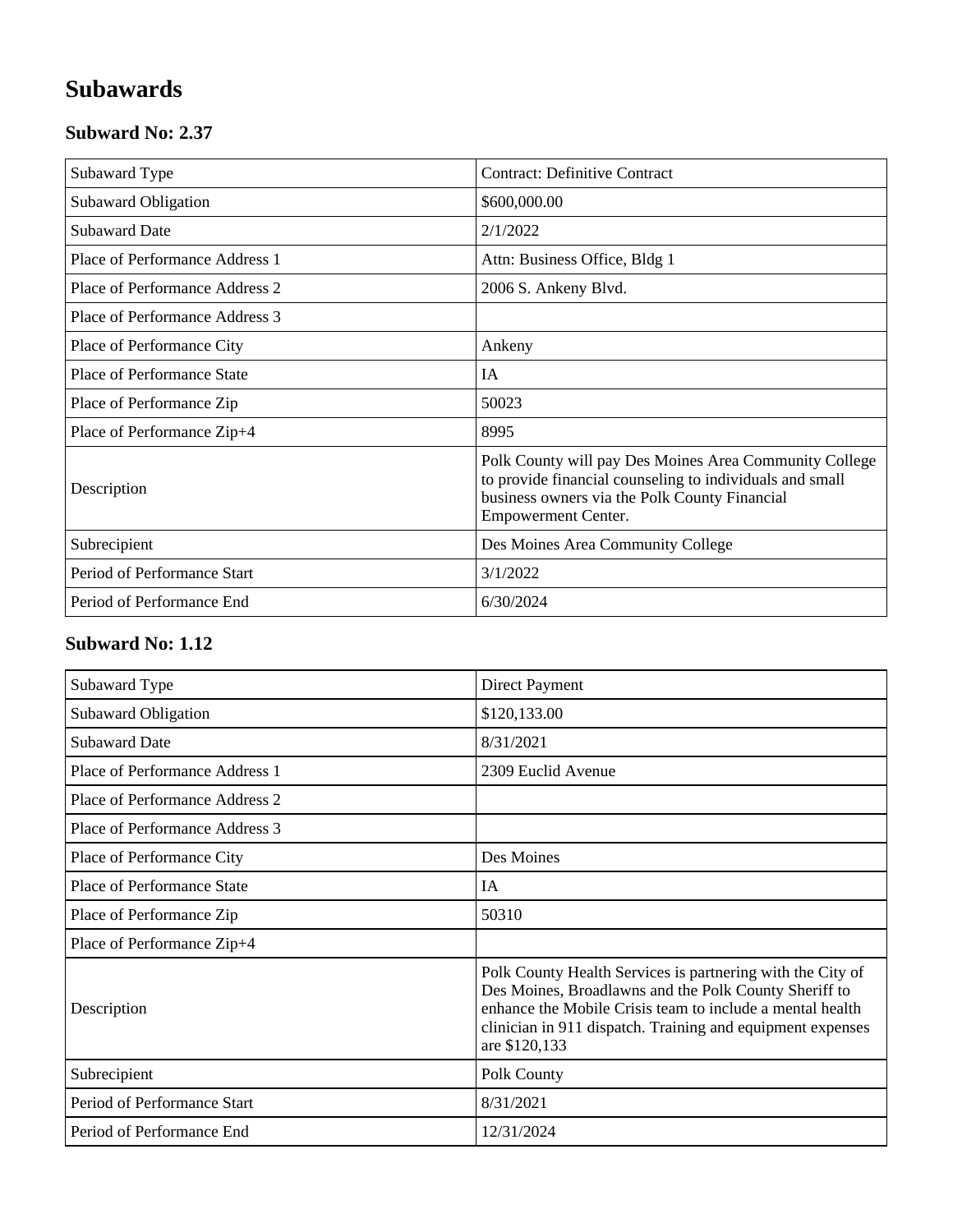#### **Subward No: 3.4**

| Subaward Type                     | Direct Payment                                                                                                                                                                            |
|-----------------------------------|-------------------------------------------------------------------------------------------------------------------------------------------------------------------------------------------|
| Subaward Obligation               | \$50,000.00                                                                                                                                                                               |
| <b>Subaward Date</b>              | 8/31/2021                                                                                                                                                                                 |
| Place of Performance Address 1    | Treasure's Office                                                                                                                                                                         |
| Place of Performance Address 2    | 1220 Beardshear Hall                                                                                                                                                                      |
| Place of Performance Address 3    | 515 Morrill Rd                                                                                                                                                                            |
| Place of Performance City         | Ames                                                                                                                                                                                      |
| <b>Place of Performance State</b> | IA                                                                                                                                                                                        |
| Place of Performance Zip          | 50011                                                                                                                                                                                     |
| Place of Performance Zip+4        |                                                                                                                                                                                           |
| Description                       | Iowa State University conducted a qualitative and<br>quantitative research study on the ongoing impacts of<br>COVID-19 to small businesses and non-profits in the<br>Central Iowa region. |
| Subrecipient                      | Iowa State University                                                                                                                                                                     |
| Period of Performance Start       | 8/31/2021                                                                                                                                                                                 |
| Period of Performance End         | 12/31/2024                                                                                                                                                                                |

#### **Subward No: 5.6**

| Subaward Type                  | Direct Payment                                                                                                                                                                                                                                                                                                              |
|--------------------------------|-----------------------------------------------------------------------------------------------------------------------------------------------------------------------------------------------------------------------------------------------------------------------------------------------------------------------------|
| <b>Subaward Obligation</b>     | \$600,000.00                                                                                                                                                                                                                                                                                                                |
| <b>Subaward Date</b>           | 8/31/2021                                                                                                                                                                                                                                                                                                                   |
| Place of Performance Address 1 | 5885 NE 14th Street                                                                                                                                                                                                                                                                                                         |
| Place of Performance Address 2 |                                                                                                                                                                                                                                                                                                                             |
| Place of Performance Address 3 |                                                                                                                                                                                                                                                                                                                             |
| Place of Performance City      | Des Moines                                                                                                                                                                                                                                                                                                                  |
| Place of Performance State     | <b>IA</b>                                                                                                                                                                                                                                                                                                                   |
| Place of Performance Zip       | 50313                                                                                                                                                                                                                                                                                                                       |
| Place of Performance Zip+4     |                                                                                                                                                                                                                                                                                                                             |
| Description                    | The Central Iowa Cover Crop Seeder Project involves the<br>purchase of a fully operational cover crop seeder that will<br>improve cover crop success within the Des Moines River<br>watershed. Cover Crops provide benefits to soil health that<br>correlates to improved water quality and reduced<br>downstream flooding. |
| Subrecipient                   | Van-Wall Equipment, Inc.                                                                                                                                                                                                                                                                                                    |
| Period of Performance Start    | 1/1/2022                                                                                                                                                                                                                                                                                                                    |
| Period of Performance End      | 12/31/2025                                                                                                                                                                                                                                                                                                                  |

#### **Subward No: 1.7**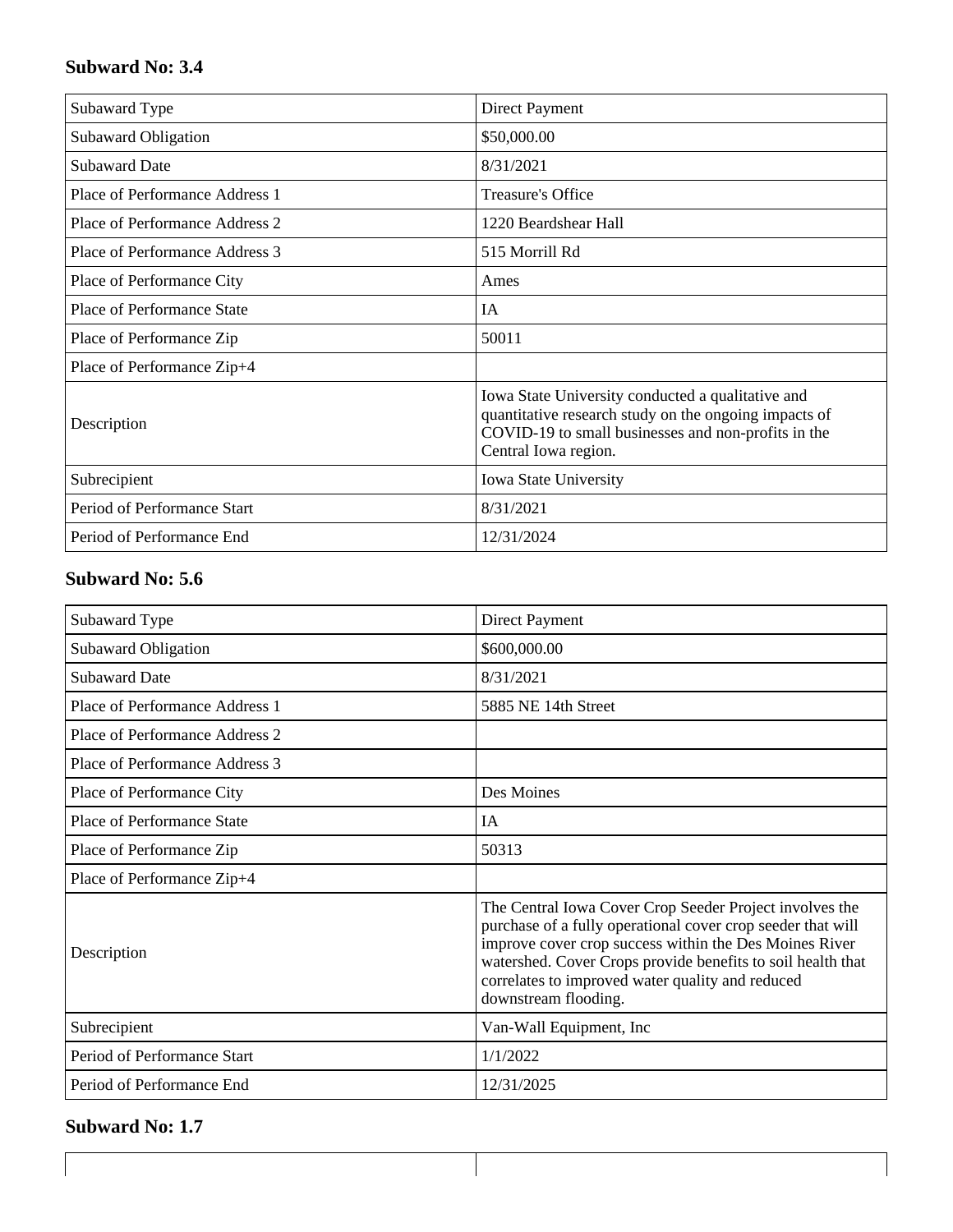| Subaward Type                     | Direct Payment                                                                                                                                                                                                                                                                                                                                                                                                      |
|-----------------------------------|---------------------------------------------------------------------------------------------------------------------------------------------------------------------------------------------------------------------------------------------------------------------------------------------------------------------------------------------------------------------------------------------------------------------|
| Subaward Obligation               | \$579,781.00                                                                                                                                                                                                                                                                                                                                                                                                        |
| <b>Subaward Date</b>              | 1/25/2022                                                                                                                                                                                                                                                                                                                                                                                                           |
| Place of Performance Address 1    | 1907 Carpenter Ave, Des Moines, IA 50314                                                                                                                                                                                                                                                                                                                                                                            |
| Place of Performance Address 2    |                                                                                                                                                                                                                                                                                                                                                                                                                     |
| Place of Performance Address 3    |                                                                                                                                                                                                                                                                                                                                                                                                                     |
| Place of Performance City         | Des Moines                                                                                                                                                                                                                                                                                                                                                                                                          |
| <b>Place of Performance State</b> | IA                                                                                                                                                                                                                                                                                                                                                                                                                  |
| Place of Performance Zip          | 50314                                                                                                                                                                                                                                                                                                                                                                                                               |
| Place of Performance Zip+4        |                                                                                                                                                                                                                                                                                                                                                                                                                     |
| Description                       | On August 31, 2021 the Board of Supervisors approved the<br>expenditure of \$576,105.89 upgrade the original technology<br>in the Polk County Emergency Operations Center. The<br>vendor recommended the installation of both hard and<br>wireless wiring to ensure operational redundancy at an<br>added expense of \$3,675.24. This resolution amends the<br>original amount approved to a total of \$579,781.13. |
| Subrecipient                      | Conference Technologies, Inc.                                                                                                                                                                                                                                                                                                                                                                                       |
| Period of Performance Start       | 4/1/2022                                                                                                                                                                                                                                                                                                                                                                                                            |
| Period of Performance End         | 6/30/2022                                                                                                                                                                                                                                                                                                                                                                                                           |

#### **Subward No: 3.10**

| Subaward Type                  | <b>Direct Payment</b>                                                                                                                                                                                                                                                                                                                                                                                       |
|--------------------------------|-------------------------------------------------------------------------------------------------------------------------------------------------------------------------------------------------------------------------------------------------------------------------------------------------------------------------------------------------------------------------------------------------------------|
| Subaward Obligation            | \$1,000,000.00                                                                                                                                                                                                                                                                                                                                                                                              |
| <b>Subaward Date</b>           | 8/31/2021                                                                                                                                                                                                                                                                                                                                                                                                   |
| Place of Performance Address 1 | 4845 Merle Hay Rd                                                                                                                                                                                                                                                                                                                                                                                           |
| Place of Performance Address 2 |                                                                                                                                                                                                                                                                                                                                                                                                             |
| Place of Performance Address 3 |                                                                                                                                                                                                                                                                                                                                                                                                             |
| Place of Performance City      | Des Moines                                                                                                                                                                                                                                                                                                                                                                                                  |
| Place of Performance State     | <b>IA</b>                                                                                                                                                                                                                                                                                                                                                                                                   |
| Place of Performance Zip       | 50317                                                                                                                                                                                                                                                                                                                                                                                                       |
| Place of Performance Zip+4     |                                                                                                                                                                                                                                                                                                                                                                                                             |
| Description                    | Anawim Housing is purchasing an underutilized hotel and<br>will renovate and staff it to provide 40 units of affordable<br>housing, especially targeted to the "impacted" low income<br>households or populations. This project also targets<br>"disproportionally impacted" households and populations<br>residing in qualified census tracts and households that<br>qualify for certain federal programs. |
| Subrecipient                   | Anawin Housing, Inc.                                                                                                                                                                                                                                                                                                                                                                                        |
| Period of Performance Start    | 6/1/2022                                                                                                                                                                                                                                                                                                                                                                                                    |
| Period of Performance End      | 1/1/2023                                                                                                                                                                                                                                                                                                                                                                                                    |

**Subward No: 2.371**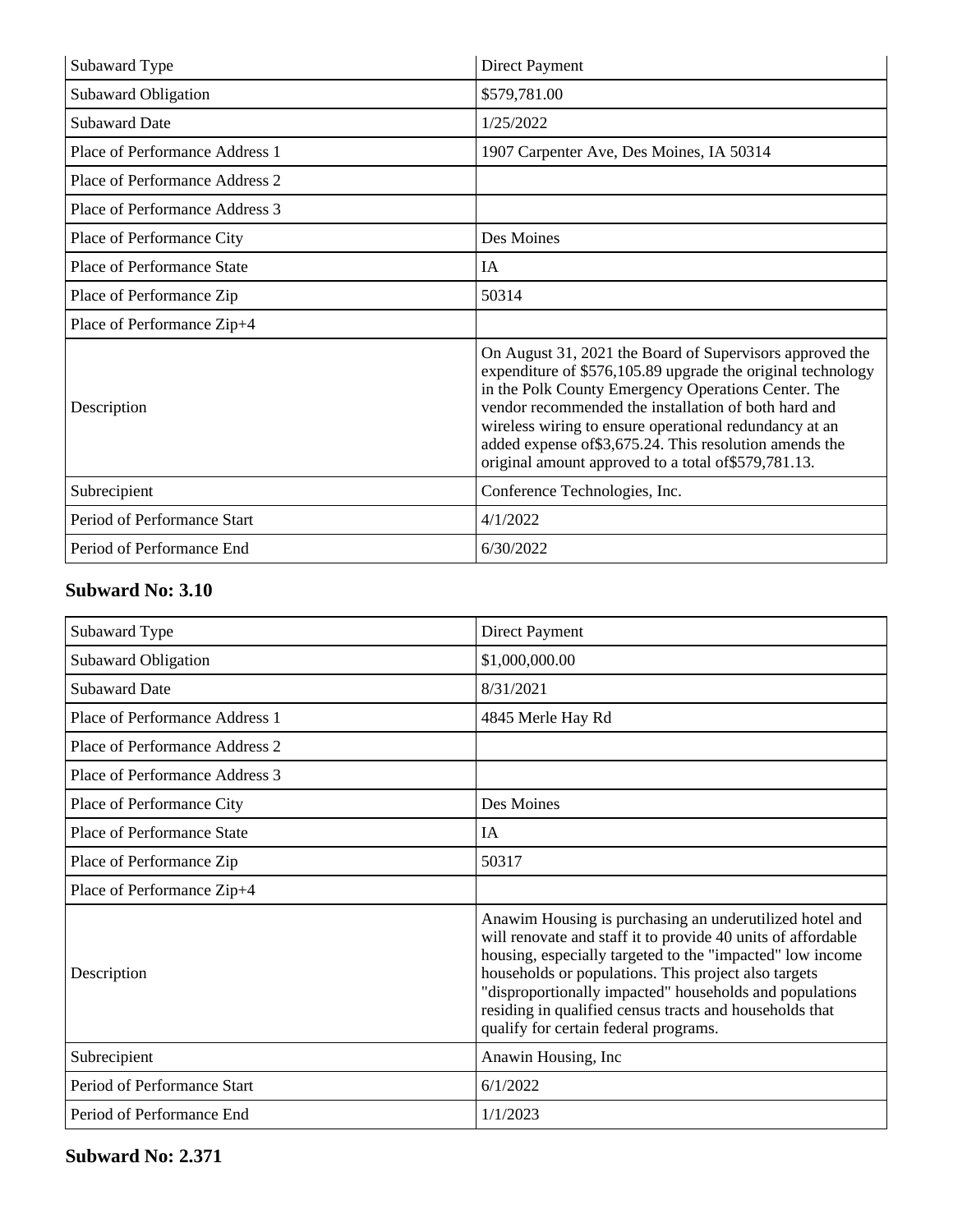| Subaward Type                     | Direct Payment                                                                                                                                                                                                                                                                                                      |
|-----------------------------------|---------------------------------------------------------------------------------------------------------------------------------------------------------------------------------------------------------------------------------------------------------------------------------------------------------------------|
| <b>Subaward Obligation</b>        | \$294,000.00                                                                                                                                                                                                                                                                                                        |
| <b>Subaward Date</b>              | 8/31/2021                                                                                                                                                                                                                                                                                                           |
| Place of Performance Address 1    | 703 3RD ST                                                                                                                                                                                                                                                                                                          |
| Place of Performance Address 2    |                                                                                                                                                                                                                                                                                                                     |
| Place of Performance Address 3    |                                                                                                                                                                                                                                                                                                                     |
| Place of Performance City         | <b>DES MOINES</b>                                                                                                                                                                                                                                                                                                   |
| <b>Place of Performance State</b> | <b>IA</b>                                                                                                                                                                                                                                                                                                           |
| Place of Performance Zip          | 50309                                                                                                                                                                                                                                                                                                               |
| Place of Performance Zip+4        |                                                                                                                                                                                                                                                                                                                     |
| Description                       | Iowa Events Center (IEC) managed facilities experienced<br>negative economic impacts due to the COVID-19 pandemic.<br>ARPA funds can be expended to aid in tourism and<br>hospitality industries, and \$294,000 is earmarked to support<br>these operations on an as-needed basis until the facility<br>stabilizes. |
| Subrecipient                      | Polk County                                                                                                                                                                                                                                                                                                         |
| Period of Performance Start       | 8/31/2021                                                                                                                                                                                                                                                                                                           |
| Period of Performance End         | 12/31/2024                                                                                                                                                                                                                                                                                                          |

#### **Subward No: 1.14**

| Subaward Type                  | <b>Contract: Definitive Contract</b>                                                        |
|--------------------------------|---------------------------------------------------------------------------------------------|
| Subaward Obligation            | \$195,000.00                                                                                |
| <b>Subaward Date</b>           | 1/28/2022                                                                                   |
| Place of Performance Address 1 | 3000 Easton Blyd                                                                            |
| Place of Performance Address 2 |                                                                                             |
| Place of Performance Address 3 |                                                                                             |
| Place of Performance City      | Des Moines                                                                                  |
| Place of Performance State     | IA                                                                                          |
| Place of Performance Zip       | 50317                                                                                       |
| Place of Performance Zip+4     |                                                                                             |
| Description                    | Healthy Homes Iowa operational expenses, home asthma<br>remediation and home modifications. |
| Subrecipient                   | Everystep                                                                                   |
| Period of Performance Start    | 3/1/2022                                                                                    |
| Period of Performance End      | 6/29/2022                                                                                   |

#### **Subward No: 2.10**

| Subaward Type       | Grant: Reimbursable |
|---------------------|---------------------|
| Subaward Obligation | \$3,698,061.00      |
| Subaward Date       | 8/31/2021           |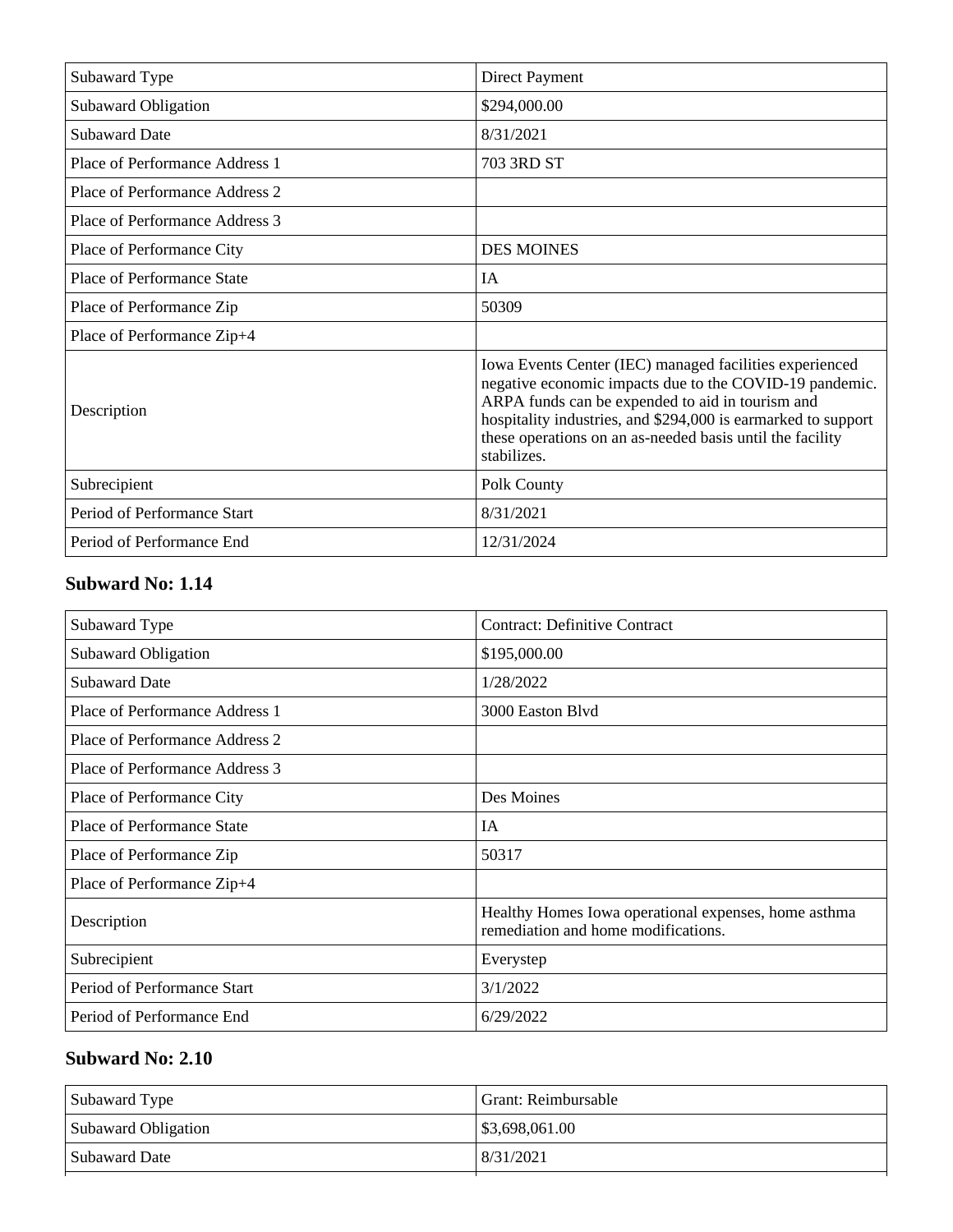| Place of Performance Address 1    | 730 3rd st                                                                                                                                                                                                                                                                                                                                                                       |
|-----------------------------------|----------------------------------------------------------------------------------------------------------------------------------------------------------------------------------------------------------------------------------------------------------------------------------------------------------------------------------------------------------------------------------|
| Place of Performance Address 2    |                                                                                                                                                                                                                                                                                                                                                                                  |
| Place of Performance Address 3    |                                                                                                                                                                                                                                                                                                                                                                                  |
| Place of Performance City         | <b>West Des Moines</b>                                                                                                                                                                                                                                                                                                                                                           |
| <b>Place of Performance State</b> | IA                                                                                                                                                                                                                                                                                                                                                                               |
| Place of Performance Zip          | 50266                                                                                                                                                                                                                                                                                                                                                                            |
| Place of Performance Zip+4        |                                                                                                                                                                                                                                                                                                                                                                                  |
| Description                       | Iowa Events Center-Hotel Corp experience negative<br>economic impact due to the COVID-19 pandemic. ARPA<br>funds can be expended to aid in tourism and hospitality<br>industries and \$3.7 million is earmarked to support these<br>operations on an as-needed basis until the facility stabilizes.<br>This is a grant to replace lost revenue for the IEC Hotel<br>Corporation. |
| Subrecipient                      | <b>IEC Hotel Corporation</b>                                                                                                                                                                                                                                                                                                                                                     |
| Period of Performance Start       | 12/1/2021                                                                                                                                                                                                                                                                                                                                                                        |
| Period of Performance End         | 6/29/2024                                                                                                                                                                                                                                                                                                                                                                        |
| <b>Primary Sector</b>             | any work performed by an employee of a State, local, or<br>Tribal government                                                                                                                                                                                                                                                                                                     |
| Purpose of Funds                  | Iowa Events Center-Hotel Corp experience negative<br>economic impact due to the COVID-19 pandemic. ARPA<br>funds can be expended to aid in tourism and hospitality<br>industries and \$3.7 million is earmarked to support these<br>operations on an as-needed basis until the facility stabilizes.<br>This is a grant to replace lost revenue for the IEC Hotel<br>Corporation. |

## **Subward No: 2.35**

| Subaward Type                     | Direct Payment                                                                                                                                                |
|-----------------------------------|---------------------------------------------------------------------------------------------------------------------------------------------------------------|
| Subaward Obligation               | \$2,376,759.00                                                                                                                                                |
| <b>Subaward Date</b>              | 8/31/2021                                                                                                                                                     |
| Place of Performance Address 1    | 5000 Westown Parkway Suite 400                                                                                                                                |
| Place of Performance Address 2    |                                                                                                                                                               |
| Place of Performance Address 3    |                                                                                                                                                               |
| Place of Performance City         | Des Moines                                                                                                                                                    |
| <b>Place of Performance State</b> | IA                                                                                                                                                            |
| Place of Performance Zip          | 50309                                                                                                                                                         |
| Place of Performance Zip+4        |                                                                                                                                                               |
| Description                       | The IEC Hotel experienced negative economic impact due to<br>the Covid-19 pandemic, specifically cancelled bookings and<br>all forms of public entertainment. |
| Subrecipient                      | <b>IEC Hotel Corporation</b>                                                                                                                                  |
| Period of Performance Start       | 9/1/2021                                                                                                                                                      |
| Period of Performance End         | 6/29/2024                                                                                                                                                     |
|                                   |                                                                                                                                                               |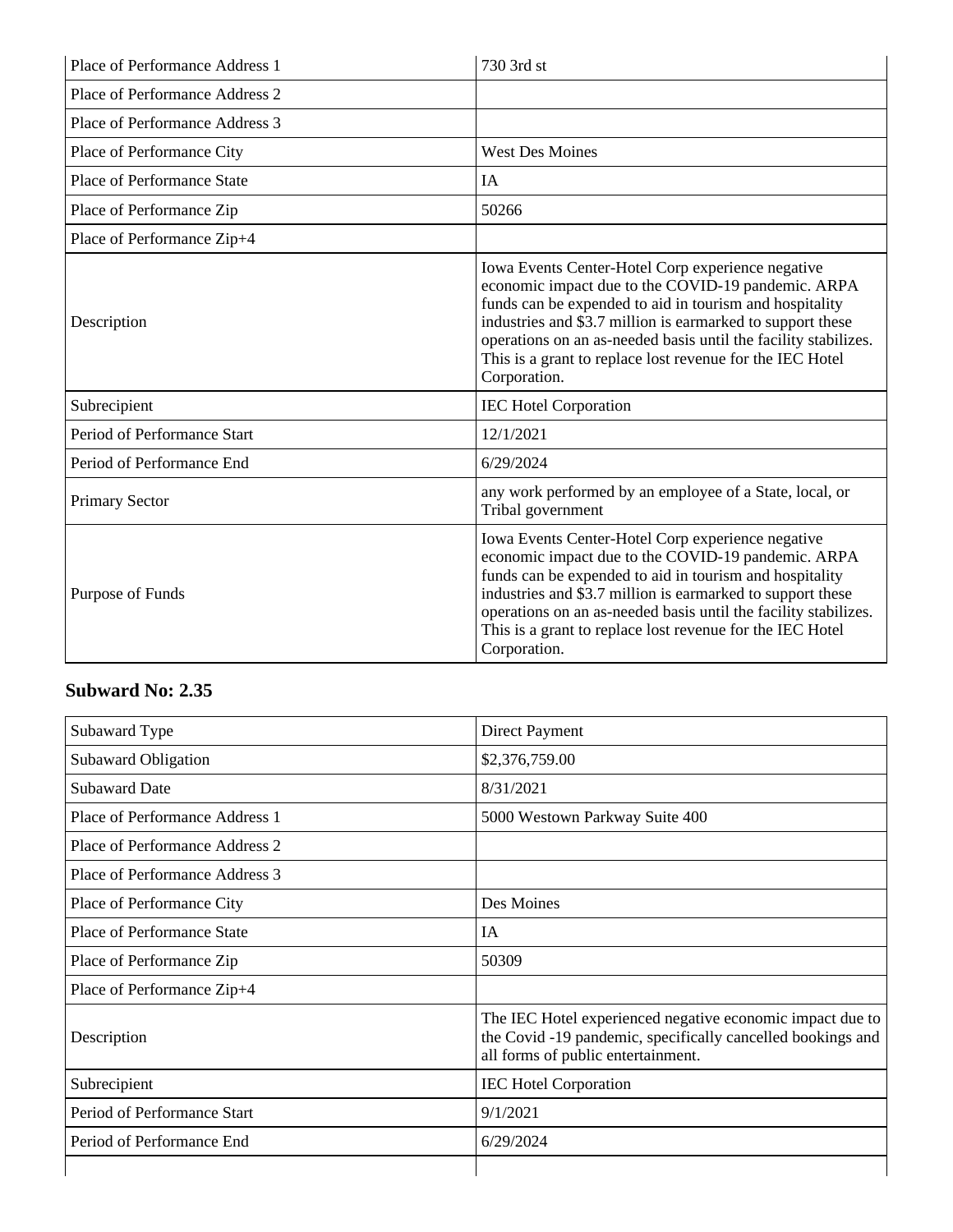| <b>Primary Sector</b> | any work performed by an employee of a State, local, or<br>Tribal government                                                                                   |
|-----------------------|----------------------------------------------------------------------------------------------------------------------------------------------------------------|
| Purpose of Funds      | The IEC Hotel experienced negative economic impact due to<br>the Covid -19 pandemic, specifically cancelled bookings and<br>all forms of public entertainment. |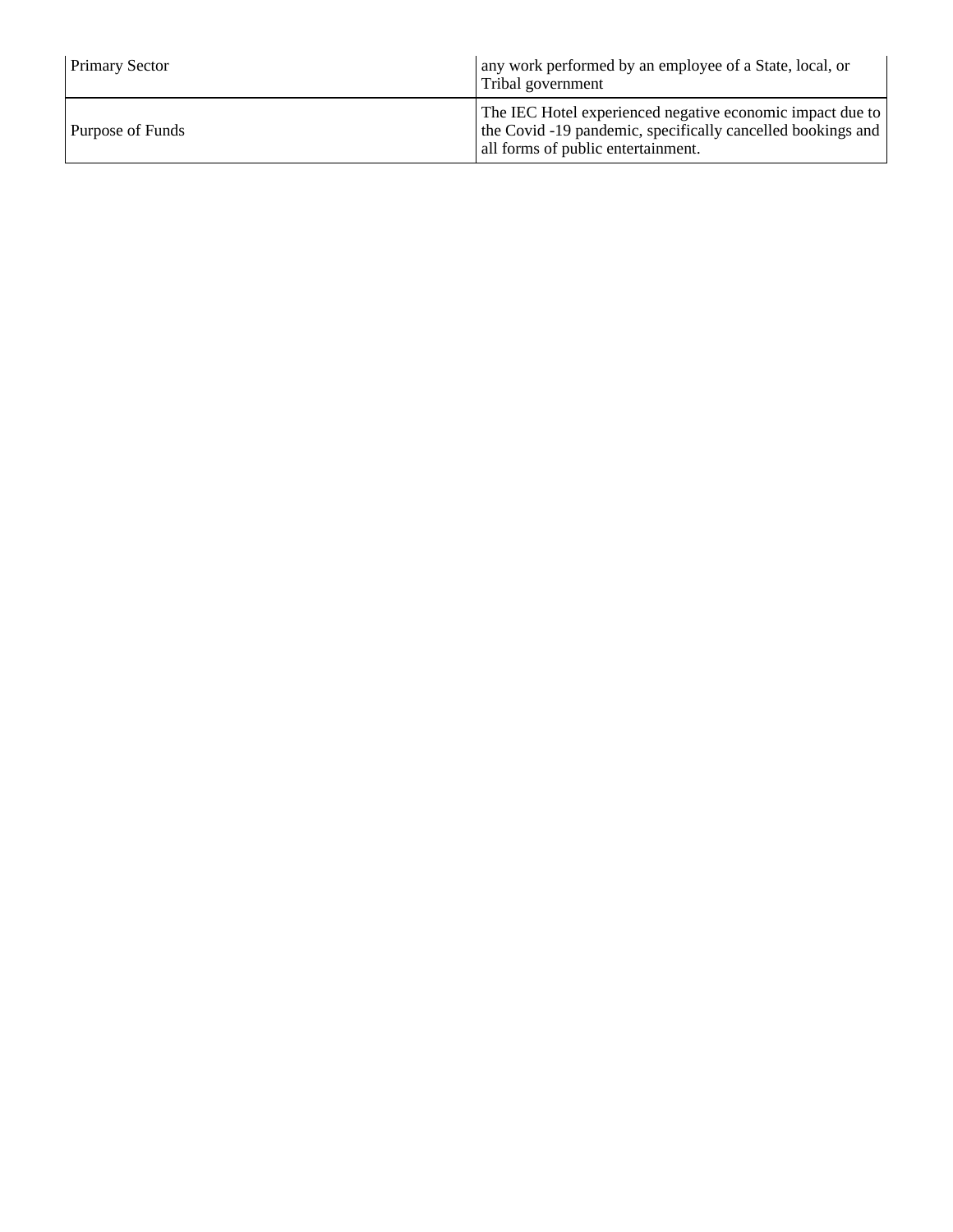## **Expenditures**

## **Expenditures for Awards more than \$50,000**

#### **Expenditure: EN-00324847**

| Project Name              | Crisis Advocacy Response Effort (CARE) |
|---------------------------|----------------------------------------|
| Subaward ID               | SUB-0213766                            |
| Subaward No               | 1.12                                   |
| <b>Subaward Amount</b>    | \$120,133.00                           |
| Subaward Type             | Direct Payment                         |
| <b>Subrecipient Name</b>  |                                        |
| <b>Expenditure Start</b>  | 8/31/2021                              |
| <b>Expenditure End</b>    | 12/31/2024                             |
| <b>Expenditure Amount</b> | \$7,972.50                             |

## **Expenditure: EN-00326034**

| Project Name              | Research Study & Public Surveys |
|---------------------------|---------------------------------|
| Subaward ID               | SUB-0219357                     |
| Subaward No               | 3.4                             |
| <b>Subaward Amount</b>    | \$50,000.00                     |
| Subaward Type             | Direct Payment                  |
| <b>Subrecipient Name</b>  |                                 |
| <b>Expenditure Start</b>  | 8/31/2021                       |
| <b>Expenditure End</b>    | 12/31/2024                      |
| <b>Expenditure Amount</b> | \$15,544.68                     |

#### **Expenditure: EN-00262569**

| Project Name              | Emergency Management - Emergency Operating Center:<br>technology upgrade |
|---------------------------|--------------------------------------------------------------------------|
| Subaward ID               | SUB-0159341                                                              |
| Subaward No               | 1.7                                                                      |
| <b>Subaward Amount</b>    | \$579,781.00                                                             |
| Subaward Type             | Direct Payment                                                           |
| Subrecipient Name         |                                                                          |
| <b>Expenditure Start</b>  | 5/1/2022                                                                 |
| <b>Expenditure End</b>    | 6/30/2022                                                                |
| <b>Expenditure Amount</b> | \$579,781.00                                                             |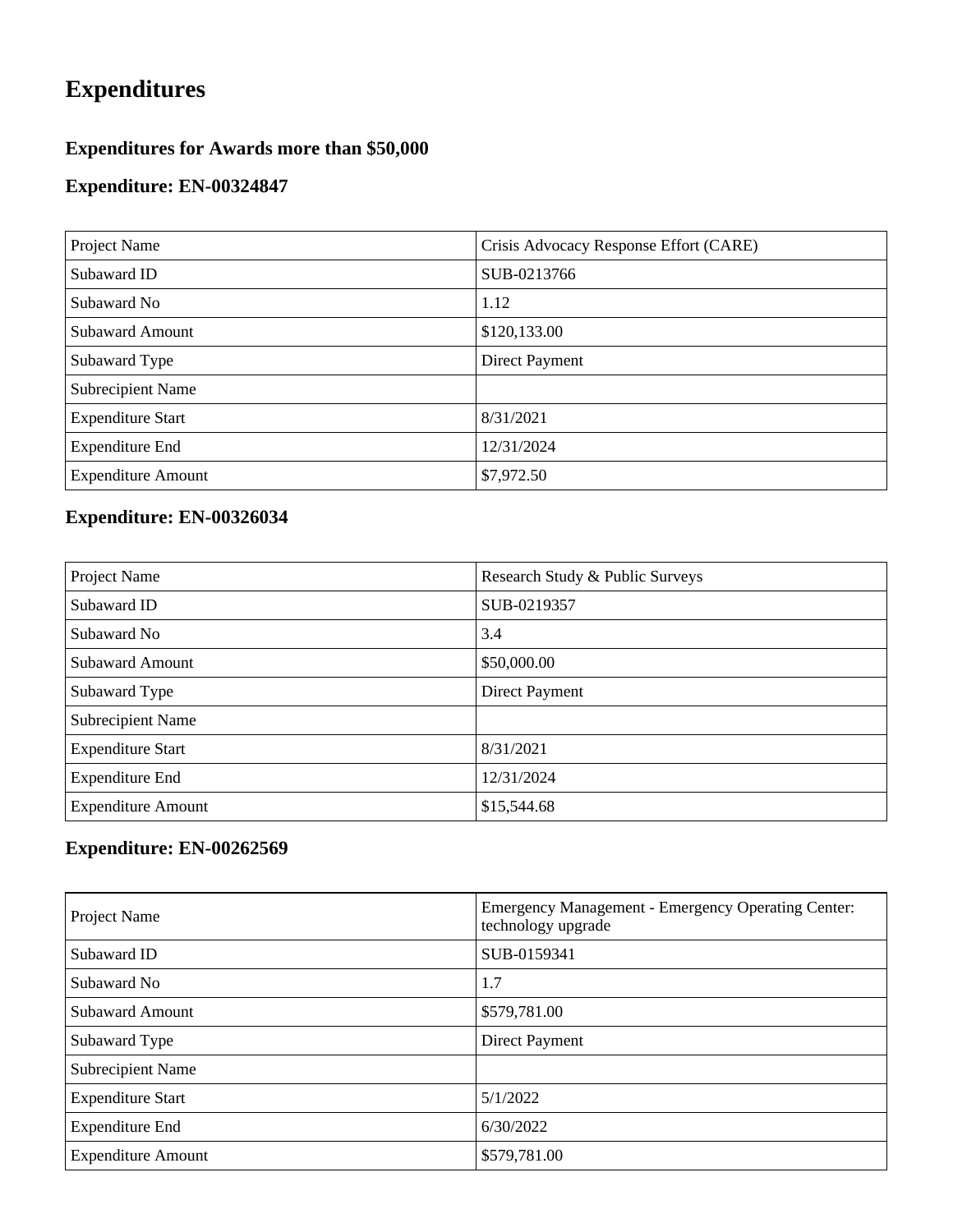## **Expenditure: EN-00070409**

| Project Name              | Affordable and Supportive Service Complex |
|---------------------------|-------------------------------------------|
| Subaward ID               | SUB-0066070                               |
| Subaward No               | 3.10                                      |
| <b>Subaward Amount</b>    | \$1,000,000.00                            |
| Subaward Type             | Direct Payment                            |
| Subrecipient Name         |                                           |
| <b>Expenditure Start</b>  | 6/1/2022                                  |
| <b>Expenditure End</b>    | 1/31/2023                                 |
| <b>Expenditure Amount</b> | \$1,000,000.00                            |

## **Expenditure: EN-00279189**

| Project Name              | IEC Public Facility Maintenance Surcharge |
|---------------------------|-------------------------------------------|
| Subaward ID               | SUB-0185624                               |
| Subaward No               | 2.371                                     |
| Subaward Amount           | \$294,000.00                              |
| Subaward Type             | Direct Payment                            |
| Subrecipient Name         |                                           |
| <b>Expenditure Start</b>  | 8/31/2021                                 |
| <b>Expenditure End</b>    | 3/31/2022                                 |
| <b>Expenditure Amount</b> | \$293,074.77                              |

## **Expenditure: EN-00081005**

| Project Name              | <b>IEC Hotel Corp - Lost Revenue</b> |
|---------------------------|--------------------------------------|
| Subaward ID               | SUB-0066628                          |
| Subaward No               | 2.10                                 |
| <b>Subaward Amount</b>    | \$3,698,061.00                       |
| Subaward Type             | Grant: Reimbursable                  |
| <b>Subrecipient Name</b>  |                                      |
| <b>Expenditure Start</b>  | 12/1/2021                            |
| <b>Expenditure End</b>    | 12/31/2024                           |
| <b>Expenditure Amount</b> | \$411,000.00                         |

## **Expenditure: EN-00264335**

| <b>Project Name</b> | <b>IEC Hotel Operating Expenses</b> |
|---------------------|-------------------------------------|
| Subaward ID         | SUB-0159882                         |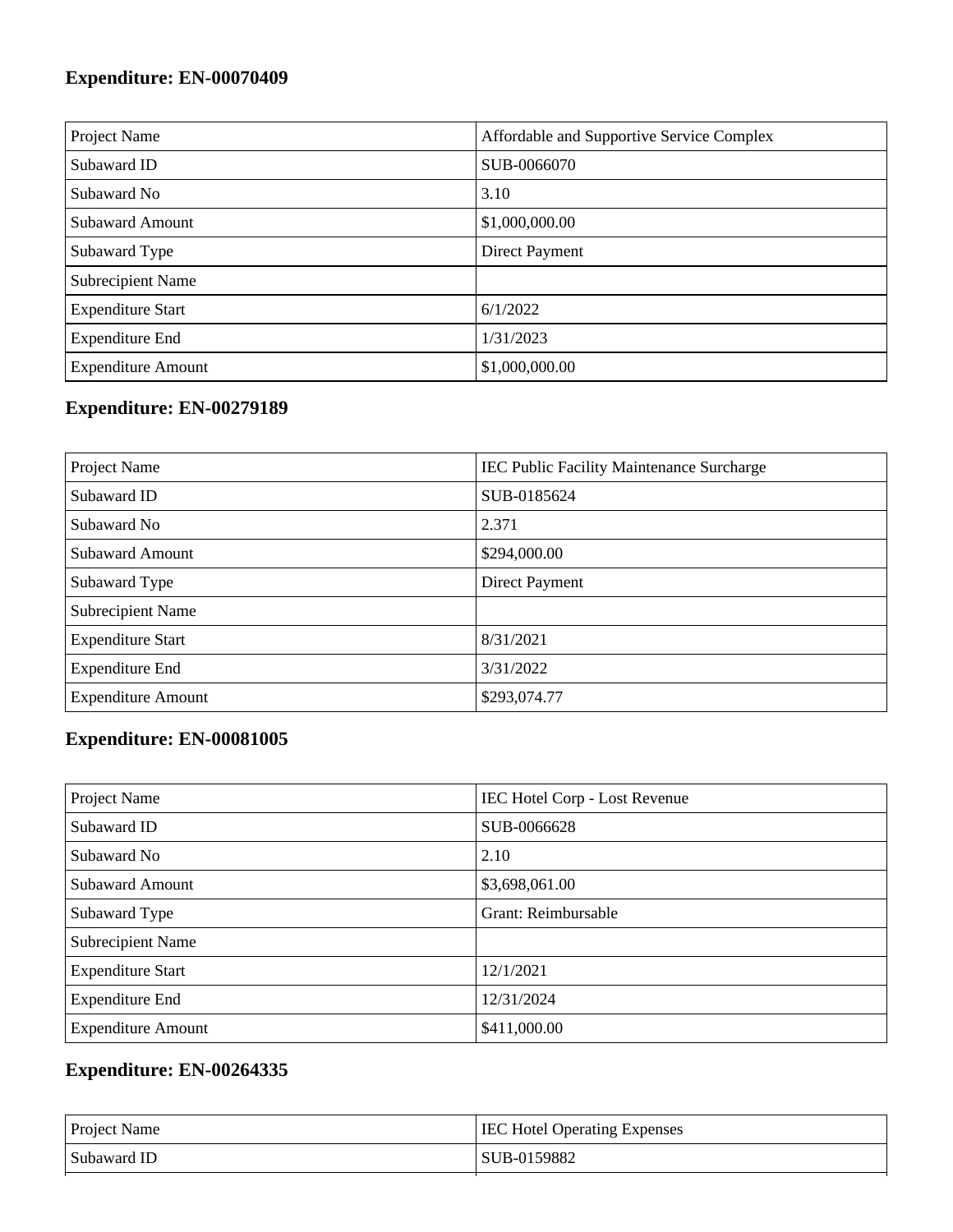| Subaward No               | 2.35           |
|---------------------------|----------------|
| <b>Subaward Amount</b>    | \$2,376,759.00 |
| Subaward Type             | Direct Payment |
| <b>Subrecipient Name</b>  |                |
| <b>Expenditure Start</b>  | 9/1/2021       |
| <b>Expenditure End</b>    | 6/29/2024      |
| <b>Expenditure Amount</b> | \$2,092,023.00 |

## **Expenditure: EN-00263046**

| Project Name              | Everystep - Healthy Homes Iowa       |
|---------------------------|--------------------------------------|
| Subaward ID               | SUB-0159523                          |
| Subaward No               | 1.14                                 |
| Subaward Amount           | \$195,000.00                         |
| Subaward Type             | <b>Contract: Definitive Contract</b> |
| Subrecipient Name         |                                      |
| <b>Expenditure Start</b>  | 3/1/2022                             |
| <b>Expenditure End</b>    | 6/29/2022                            |
| <b>Expenditure Amount</b> | \$195,000.00                         |

## **Aggregate Expenditures for Awards less than \$50,000**

Expenditure: EN-00079827

| <b>Project Name</b>             | Vaccination Incentives       |
|---------------------------------|------------------------------|
| Subaward Type (Aggregates)      | Aggregate of Direct Payments |
| Total Period Expenditure Amount | \$607,146.76                 |
| Total Period Obligation Amount  | \$607,146.76                 |

#### **Payments To Individuals**

Expenditure: EN-00187447

| <b>Project Name</b>                   | Vaccination Incentives |
|---------------------------------------|------------------------|
| Total Period Expenditure Amount       | \$12,402.50            |
| <b>Total Period Obligation Amount</b> | \$12,402.50            |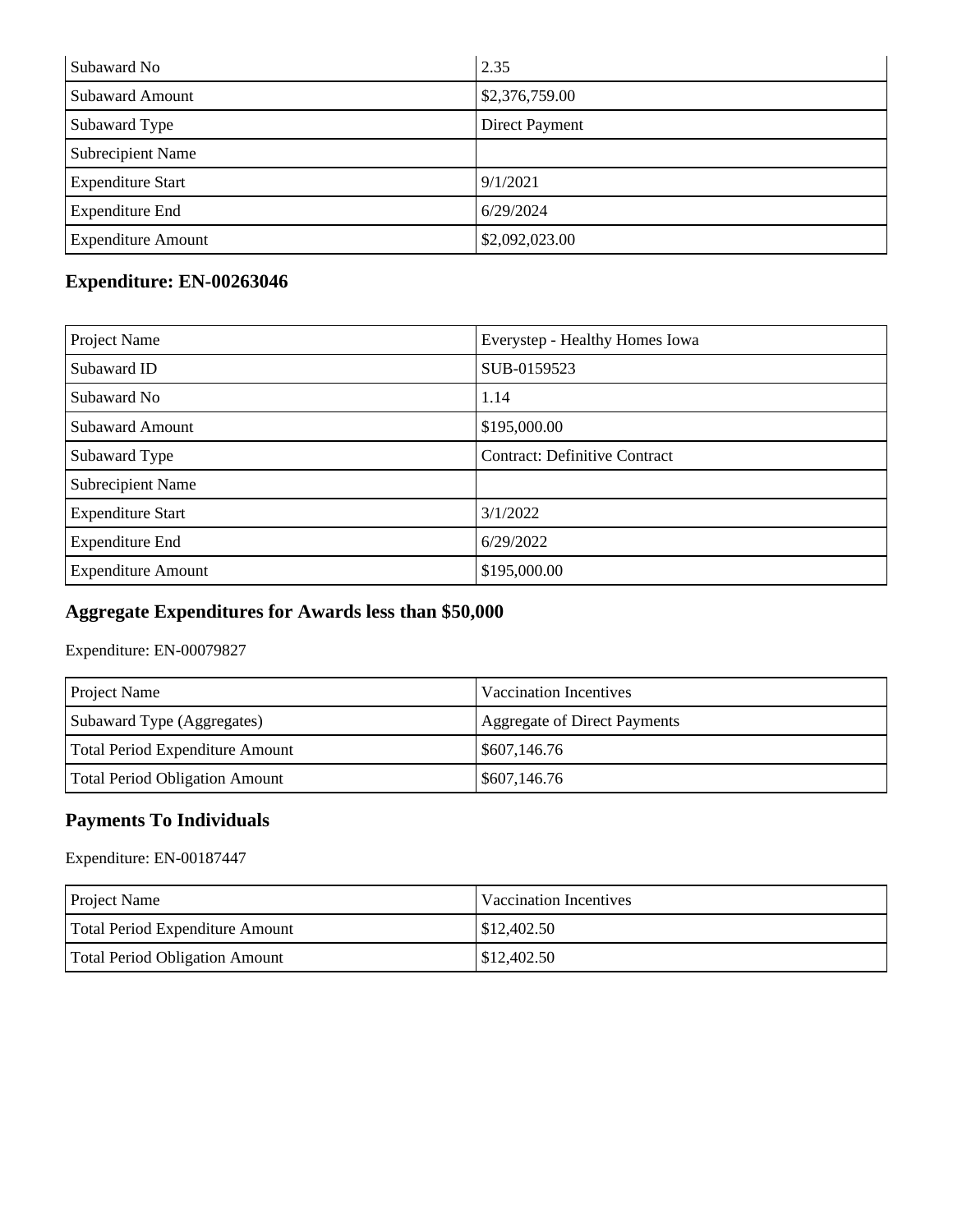## **Report**

## **Revenue Replacement**

| Is your jurisdiction electing to use the standard allowance of<br>up to \$10 million, not to exceed your total award allocation, No<br>for identifying revenue loss? |  |
|----------------------------------------------------------------------------------------------------------------------------------------------------------------------|--|
|----------------------------------------------------------------------------------------------------------------------------------------------------------------------|--|

#### **2020**

| Base Year General Revenue                                                                               | \$289,283,852.00                                                                                                                                                                                                        |
|---------------------------------------------------------------------------------------------------------|-------------------------------------------------------------------------------------------------------------------------------------------------------------------------------------------------------------------------|
| Year End Date                                                                                           | 6/30/2019                                                                                                                                                                                                               |
| Growth Adjustment Used                                                                                  | 6.900%                                                                                                                                                                                                                  |
| <b>Actual General Revenue</b>                                                                           | \$294,726,642.00                                                                                                                                                                                                        |
| <b>Estimated Revenue Loss Due to Covid-19 Public Health</b><br>Emergency                                | \$24,804,929.00                                                                                                                                                                                                         |
| Were Fiscal Recovery Funds used to make a deposit into a<br>pension fund?                               | N <sub>0</sub>                                                                                                                                                                                                          |
| Please provide an explanation of how revenue replacement<br>funds were allocated to government services | From March 3, 2021 through July 31, 2021, Polk<br>County expended \$27.7M for the provision of public<br>safety services. Revenue replacement funds were<br>allocated to cover a portion of this government<br>service. |

#### **2021**

| Base Year General Revenue                                                                               | \$289,283,852.00                                                                                                                                                                                                        |
|---------------------------------------------------------------------------------------------------------|-------------------------------------------------------------------------------------------------------------------------------------------------------------------------------------------------------------------------|
| <b>Year End Date</b>                                                                                    | 6/30/2019                                                                                                                                                                                                               |
| Growth Adjustment Used                                                                                  | 6.90%                                                                                                                                                                                                                   |
| Actual General Revenue                                                                                  | \$315,904,157.00                                                                                                                                                                                                        |
| Estimated Revenue Loss Due to Covid-19 Public Health<br>Emergency                                       | \$25,529,894.00                                                                                                                                                                                                         |
| Were Fiscal Recovery Funds used to make a deposit into a<br>pension fund?                               | N <sub>o</sub>                                                                                                                                                                                                          |
| Please provide an explanation of how revenue replacement<br>funds were allocated to government services | From March 3, 2021 through July 31, 2021, Polk<br>County expended \$27.7M for the provision of public<br>safety services. Revenue replacement funds were<br>allocated to cover a portion of this government<br>service. |

#### **Ineligible Activities: Tax Offset Provision**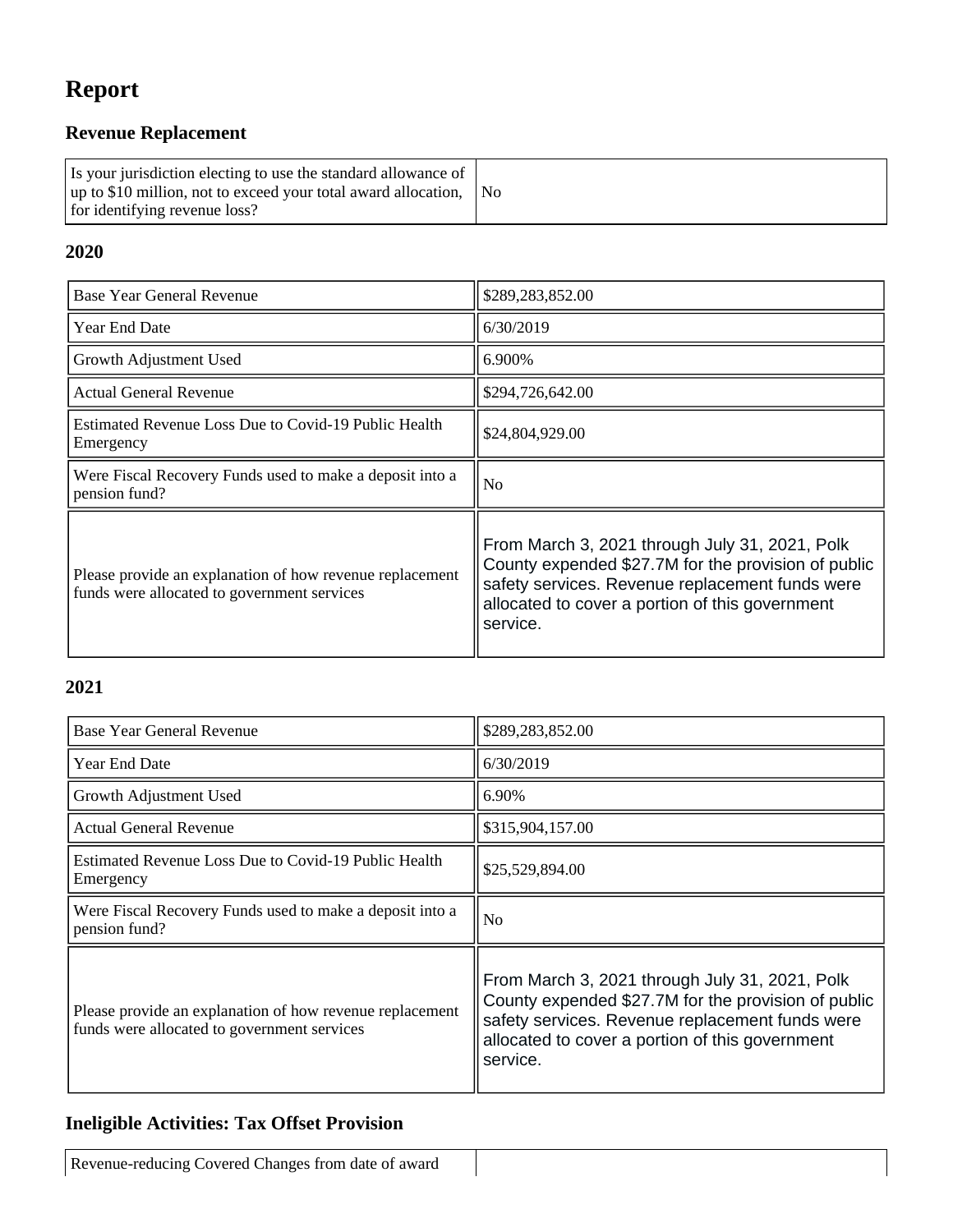| through July $31, 2021$                                                      | \$0.00 |
|------------------------------------------------------------------------------|--------|
| Revenue-reducing Covered Changes from August 1, 2021 –<br>September 30, 2021 | \$0.00 |